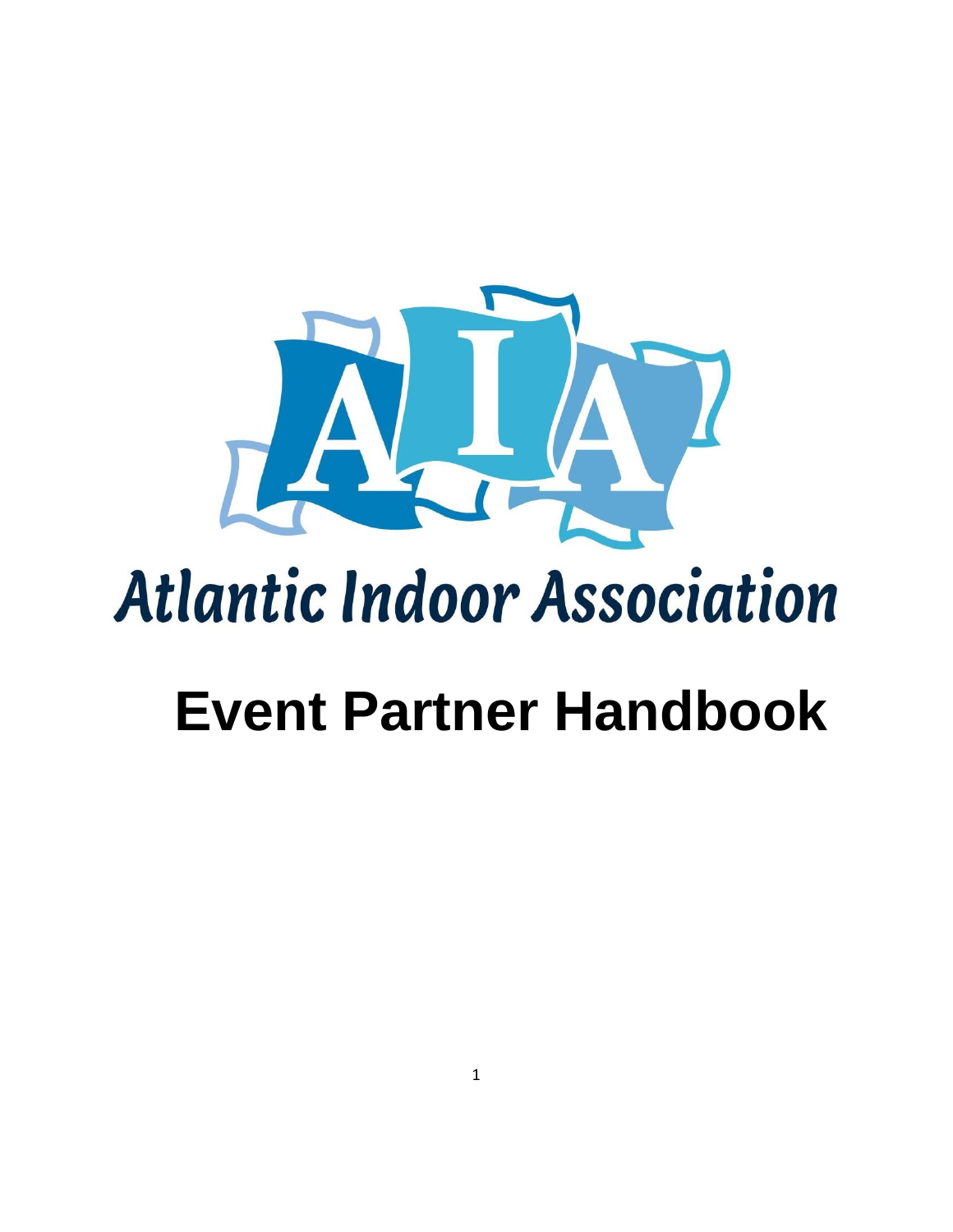# **TABLE OF CONTENTS**

#### **PART 1: GENERAL INFORMATION** Purpose……………………………………………………………………………………………………….**4** Ethics, Conduct, and Behavior…………………………………………………………………………….. **4** Role of the Contest Coordinator……………………………………………………………………………**4** Relationship…………………………………………………………………………………………………..**5**

# **PART 2: THE CONTEST**

| Warm Up Areas……………………………………………………………………………………………13 |  |
|----------------------------------------------------|--|
|                                                    |  |
|                                                    |  |
|                                                    |  |
|                                                    |  |
|                                                    |  |
|                                                    |  |
|                                                    |  |
|                                                    |  |
|                                                    |  |
|                                                    |  |

# **Part 3: JUDGING**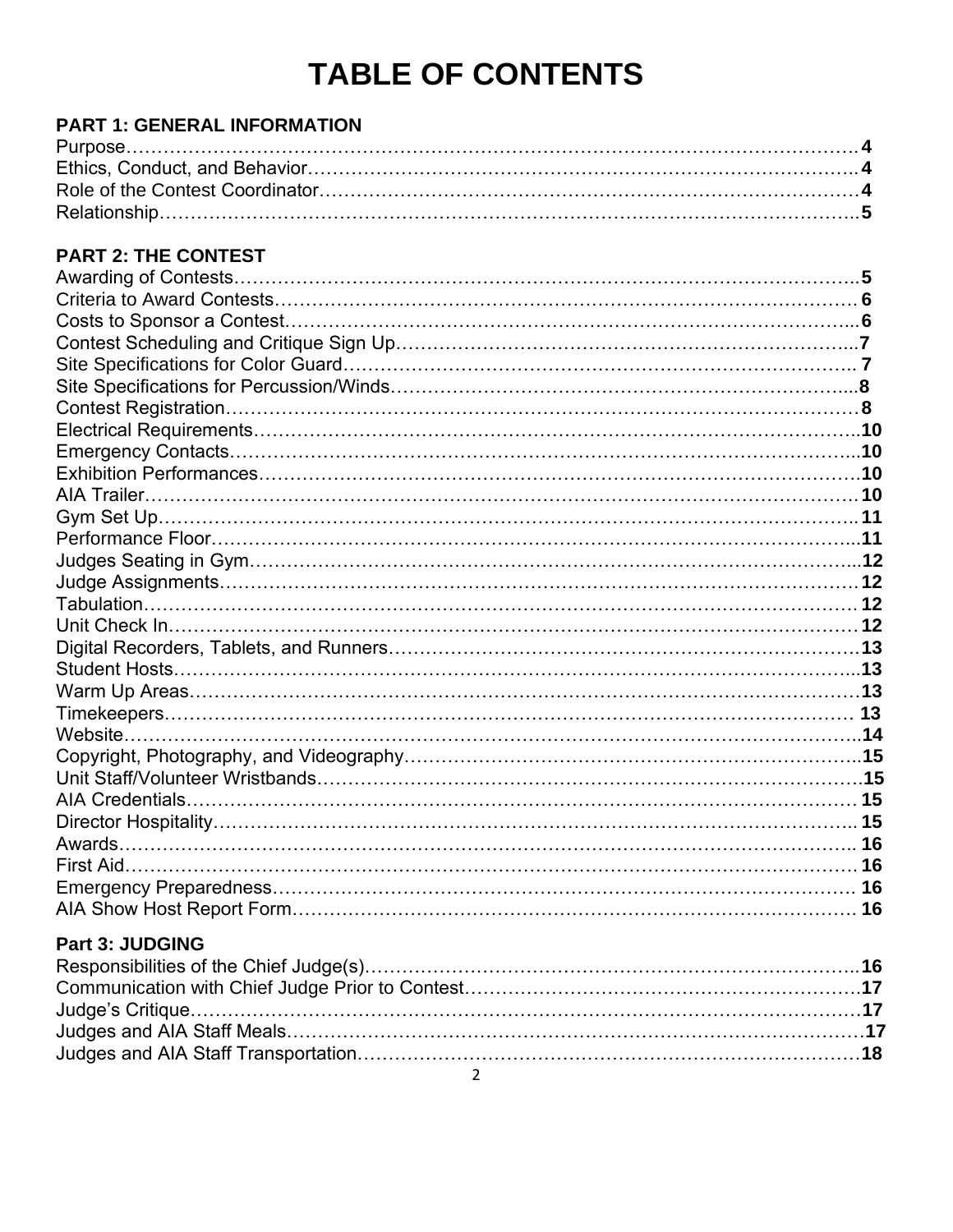# **Part 4: EVENT CHECKLIST**

# **Additional Information**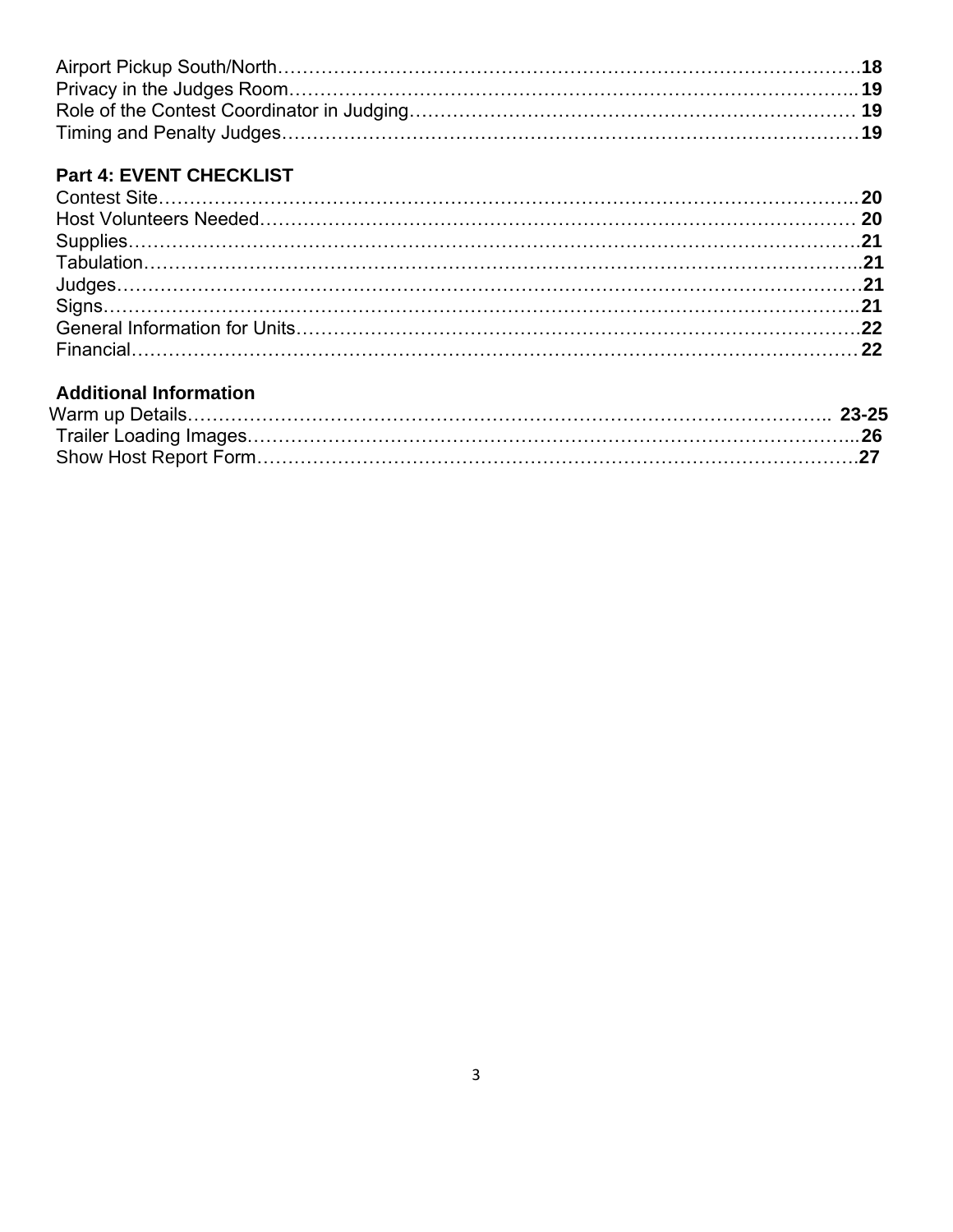# **PART 1: GENERAL INFORMATION**

#### **Purpose**

It is the Atlantic Indoor Association's (AIA) goal to provide all competitive units with the best experience possible at each contest held during the indoor season. No matter which region a unit competes in, the contests should be run the same.

The purpose of this handbook is to provide the event partner with information pertaining to the partnership between AIA and the event partner as well as set forth standardized procedures to help event partners understand AIA's requirements for running a contest; allowing all participating units to have the same competitive experience.

#### **Ethics, Conduct, and Behavior**

All representatives of AIA are expected to behave in an exemplary manner and be an example for the participants we serve. Courtesy, clean language, high standards, appearance, and personal conduct in and around a contest should be above reproach. Care should be taken in social settings so the image of AIA is maintained at the highest level. Inappropriate conversations or remarks, about any unit, performers, the event partner/volunteers or the adjudication process, is unprofessional and should not occur. **One never knows when an innocent comment or act will be taken out of context with damaging results.**

#### **Role of the Contest Coordinator**

The Contest Coordinator (CC) is the service link between AIA, the contest host, the directors and their units, the judges, and the spectators. Communication must be ongoing and equally open to every group within the circuit. The list below indicates some of the areas that could fall within the CC's duties:

- Maintain communication with the AIA Executive Board of Directors (EBOD) to keep up to date on any changes and inform the EBOD of needed information or adverse situations.
- Maintain open and healthy communication between the Judging Panel, Chief Judge, event partner, unit Directors and other AIA Staff.
- Enhance the growth of AIA by promoting and supporting each area of the arts equally; color guard, percussion, and winds.
- Serve as a source of information for Directors, units, event partners, and judges.
- Serve all contests within the circuit equally.
- Maintain current awareness of rules and interpretations.
- Assure all AIA contests are run in a similar manner to benefit the units.
- Serve and assist the event partner during their planning process in the weeks leading up to their contest as well as on the day of their contest.
- Assure competing units are aware of any conditions or problems that may arise at the contest.
- Record damage at contest caused by any unit (scratches on floor, broken lights, etc.). The Timing and Penalties (T&P) Judge should be directed to note it on the penalty sheet as well.
- Is the main point of contact on the day of the contest for any matters that arise concerning the administration of the contest. (Example: If the schedule needs to be adjusted, inclement weather issues that may cause delays, changes to maps/flows, situations that involve performers/directors that may arise, and etc.)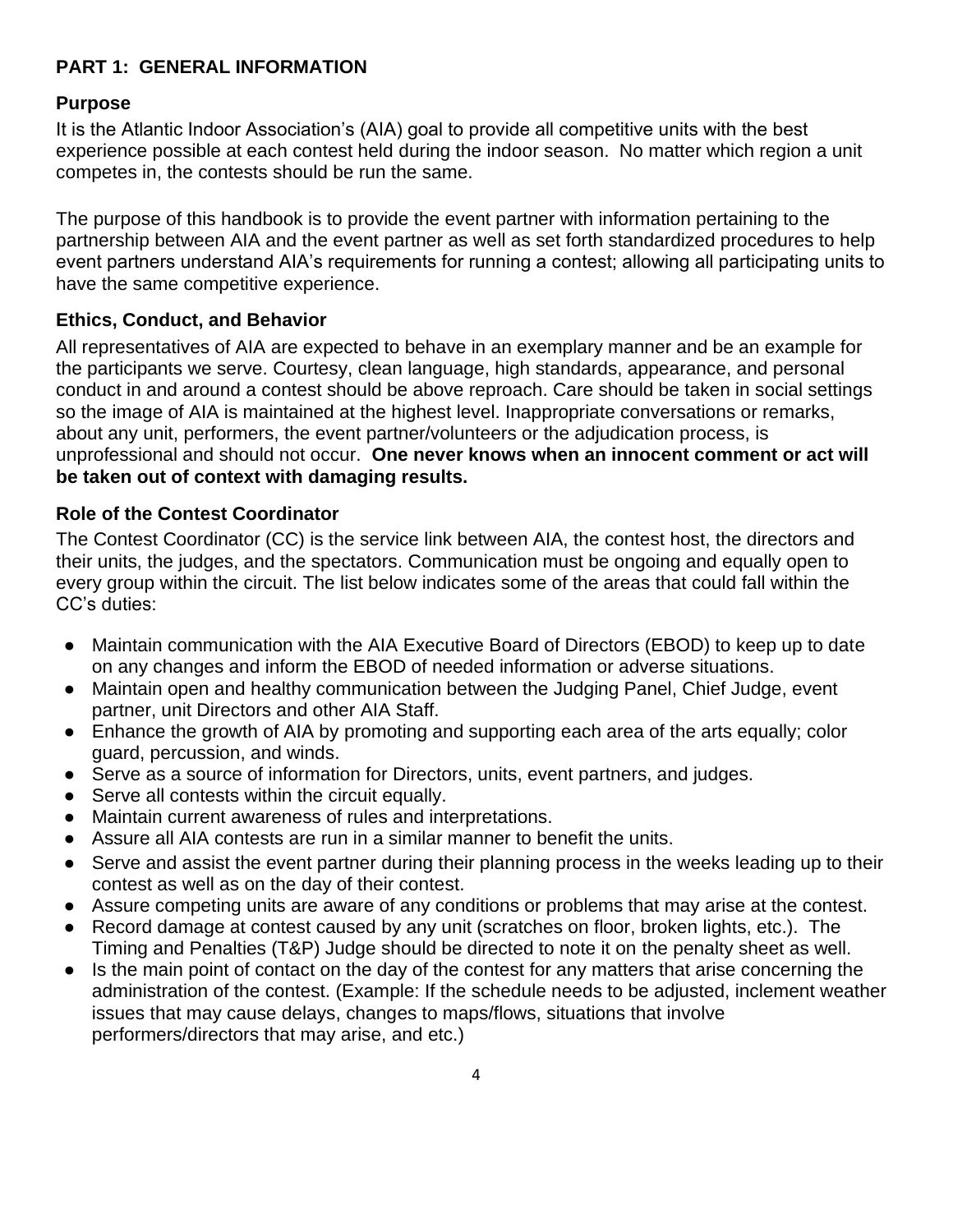- Will make themselves available to meet with each event partner and their booster organization at any time to ensure they are prepared and comfortable with the task of running an event.
- Will provide each event partner with a reminder list during the week leading up to your event. This list consists of last-minute items event partners may forget.

#### **Relationship**

AIA would like to thank you, the event partner, for graciously offering your facility and your many volunteers so that we can provide the young performers with educational, positive, and competitive experiences throughout the indoor season. Only through our relationships with the event hosts can AIA continue to grow as an organization.

#### **Part 2: THE CONTEST**

An AIA contest is one of the most significant events of the indoor pageantry season. Many units will experience AIA or the indoor activity in general for the first time in this setting. Parents, boosters, sponsors, school administrators, and fans will form their first impression of this organization at a contest. This first impression can have a lasting impact on their future participation. The professionalism with which a contest is run is paramount. The following philosophy statement is applied at the WGI World Championships and should also be applied at each contest sanctioned by AIA. This statement has been modified to reference AIA as appropriate.

*"AIA's contest personnel are assigned to serve the needs of participating units before, during, and after their competitive appearance. Units are not here to serve us. Our objective is to have each unit prepared and ready to compete on time, and to make their competitive experience with us an enjoyable one. The contest experience is not designed to be a series of arbitrarily arranged steps. We allow as much flexibility as possible for participating units while remaining fair and consistent to all. We do, however, expect all units to respect each other's rights. It will never be our intent to appear autocratic or insensitive while continuing to recognize the need to run an efficient and appropriately controlled event. All units will be treated in a fair and consistent manner regardless of class, accomplishment or geographic representation."*

AIA's success is directly attributed to the care and concern shown for the participating units on all competitive levels. We expect this to continue and be manifested at all contests. As a general guideline for contest conduct and how to handle any unforeseen problem, use your own good judgment or check with the appropriate AIA Staff member/representative as quickly as possible. The information below will assist you in the consistent administration of your contest(s).

#### **Awarding Contests**

Final decision as to where a contest is located rests with the AIA Regional EBOD. There are many factors involved when selecting the event partners for an upcoming season. No decision is ever made on a personal basis and final decisions are never easy as those not selected will surely be disappointed.

#### **Criteria to Award Contests**

The following considerations are reviewed when selecting an event partner:

- Completeness of the event partner application.
- Timestamp in the event that a parameter is needed to determine a host location.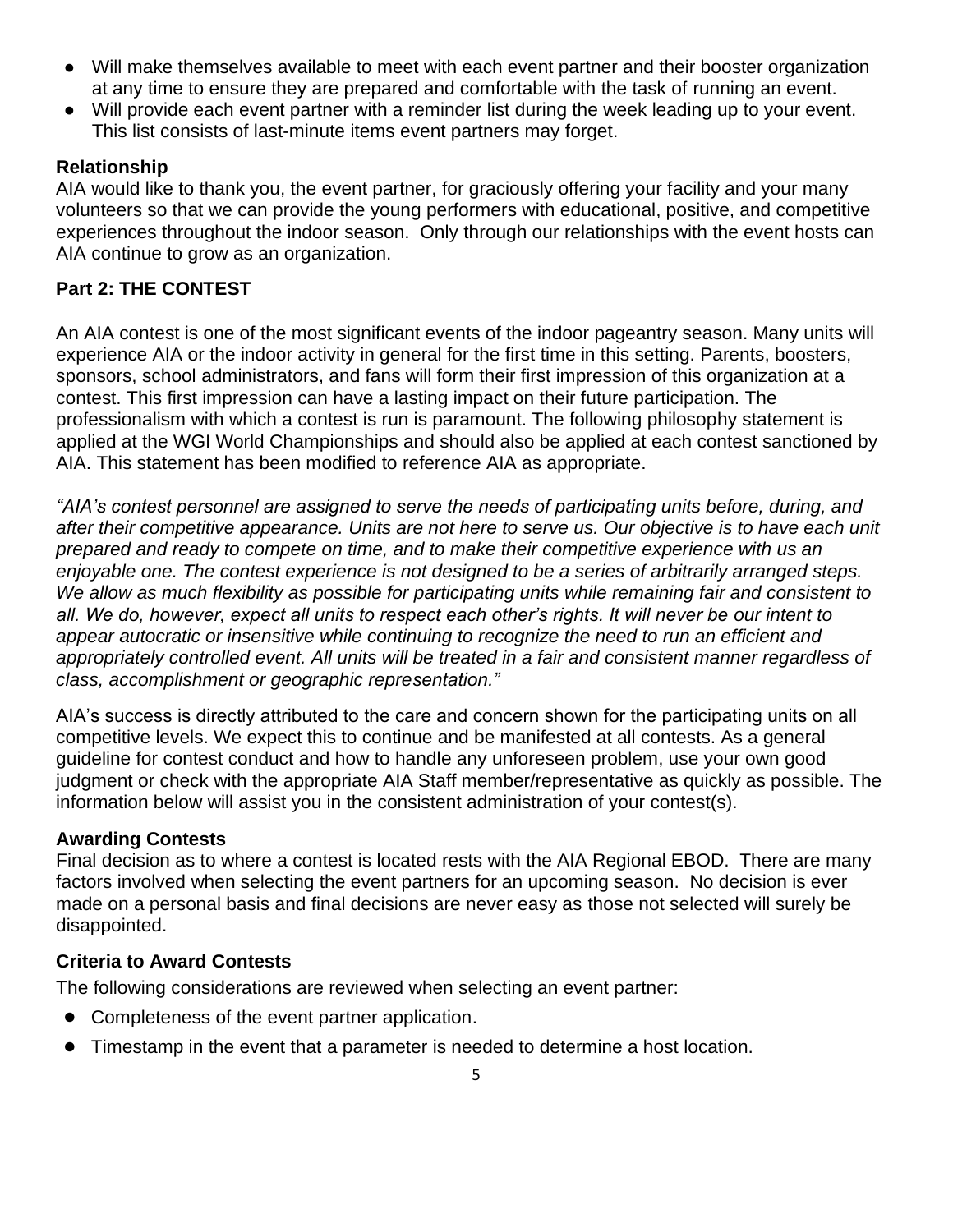- Quality and location of contest site. Site specifications should be able to accommodate guard, percussion, and winds units at their facility.
- Ensure the event partner can provide enough volunteers to adequately run a successful contest.
- Review of the previous indoor season's event feedback questionnaires to take the AIA community input into consideration.
- Input from the Judge Coordinators.
- Needs of the performing community.
- Evenly distributed locality to accommodate various regions of our competing units.

#### **Costs to Sponsor a Contest**

Sponsorship fees are based on the number of registered units at a particular event. This fee covers some of the costs associated with the judges (travel, hotel, and fees), and the AIA staff assigned to your contest. The event fee structure will be reviewed at the beginning of each season and those fees will be posted on the AIA webpage.

Additional costs may be assessed for special requests such as additional WGI judges. If more than two WGI judges are requested, the event partner is responsible for paying the WGI judges' transportation, hotel, and extra judging fees. Individual judge's fees vary based on experience and are determined by AIA/WGI. AIA will do its best to have at least one current or one previously qualified WGI judge at each show.

Invoicing for all contests will be issued to the event partner and CC during the week leading up to your scheduled event. The event partner can either pay via check or via PayPal. If paying by check, you can either remit payment to the CC at the end of your event or you can send payment immediately to:

Atlantic Indoor Association PO Box 2929 Sanford, NC 27331

Paying via PayPal will require a \$50 service charge due to fees associated with paying via PayPal.

The event partner is responsible for the cost of awards. This cost will be reflected in the final invoice for your contest. Please see "Awards" section below for costs.

#### **Contest Scheduling and Critique Sign Up**

A **draft** schedule for a contest will be posted on the AIA website under the event partner's event page no later than three Mondays prior to the contest date. An announcement will be posted on the AIA Facebook page as well as thru Competition Suite (CS) messaging when the draft schedule is posted.

A final schedule will be posted on the event partner's event page on the Wednesday before their event. Notification of the final schedule will be posted on the AIA Facebook page and CS. Any changes after Wednesday will be immediately communicated with the event partner and schedule adjustments will be handled on the day of the event. The CC will provide the event partner with the most current copy of the schedule for copies and placement in the unit check in packets.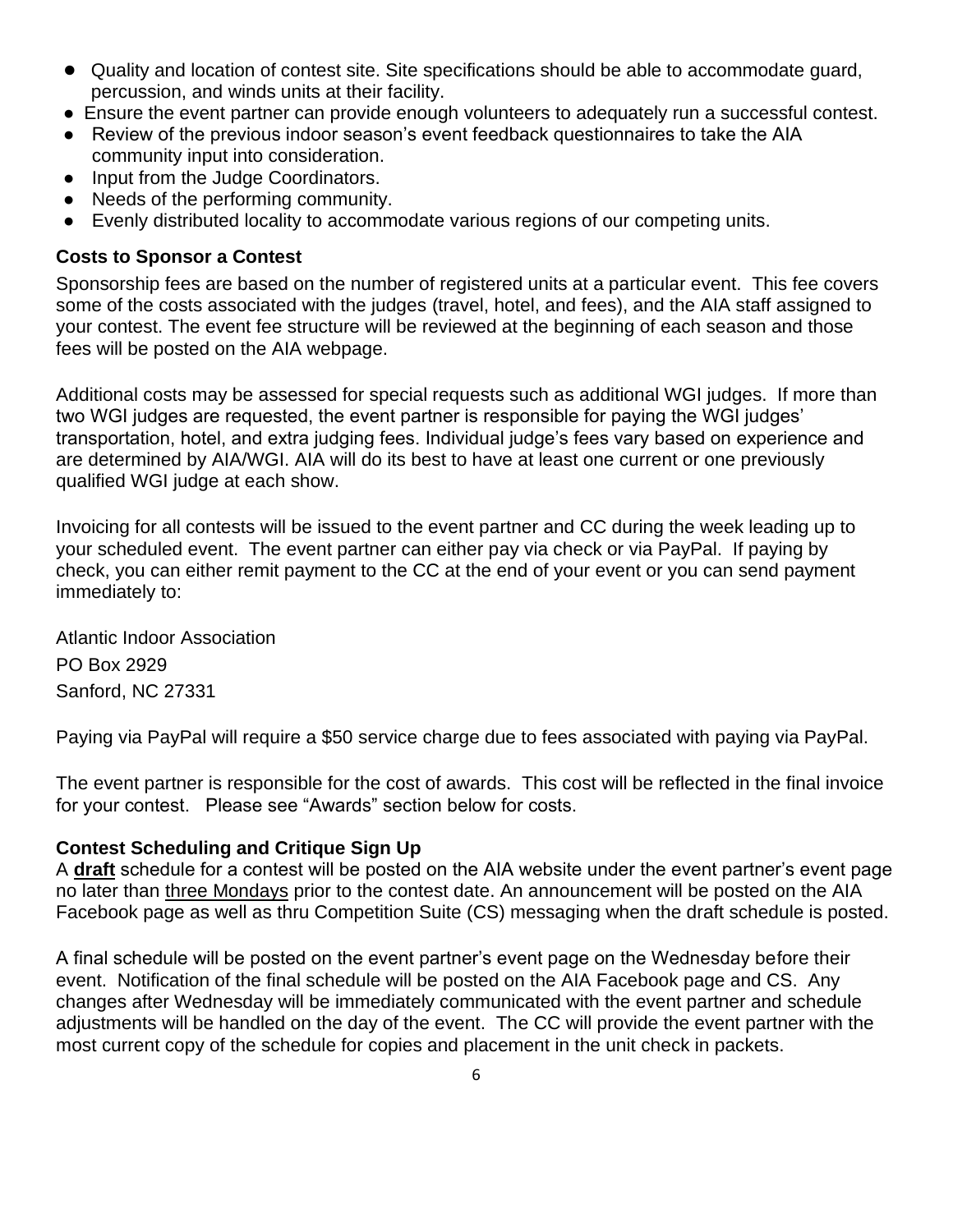The CC will also announce via Facebook and CS when the critique signup has gone live in CS. It is the responsibility of the unit Directors to register for critique. See "Judges Critique" below for more information.

#### **Contest Guidelines**

#### **Site Specifications for Color Guard:**

- Competition area at least 70'x100' in size, per WGI Guidelines.
- Capability to raise basketball hoops in performance area.
- Seating should be adequate for expected attendance based on date on contest, at least nine (9) rows high, front and back bleacher access is necessary.
- Individual Analysis judges are to be located at the bottom third of the bleachers. GE and Ensemble should be at the top of the bleachers. These areas should be defined and delineated in such a way to keep spectators away from judging area. Judging areas will be reviewed and approved by the Chief Judge with assistance from T&P Judge.
- Adequate warm-up facilities for body and equipment. Equipment warm-up area should have 20 ft.+ ceilings (i.e. aux gym, auditorium)
- Large area for prop storage. It is recommended that this area is indoors or sheltered.
- Area for equipment and prop inspection.
- Area for floor refolding after performance; preferably inside.
- Separate entrance to performance area for performers and spectators.
- Locker rooms or classroom for units to change clothing. Must be separate for male and female performers.
- Private or non-general use restroom facilities should be available for the judges and contest personnel.
- Private room for judges/AIA staff with food and drink.
- A concession stand or snack bar available during contest time.
- Area for unit booster tables with spectator traffic. All member units (participating in contest on contest day) can sell souvenir merchandise at all AIA sanctioned events at no charge (finals excluded) - food items excluded. Non-AIA members may be charged a vendor fee at the show sponsor's discretion.
- Separate area for unit check in.
- Parking facilities for unit parking. (Buses, vans, trucks, etc.)
- Parking for spectators.
- Separate parking spaces in the front roped off for judges that drive and AIA staff.
- Transportation to/from hotel and/or airport for judges may be requested by CC.
- Tabulation area should be in or near the judges meeting room. It should also be easily accessible from the gym. Tabulation may NOT take place in the gym where units are performing, unless it is placed in a room separate from Directors/staff/performers/spectators.
- **Ensure no other activity will be taking place on the same day in the same area. Especially one that also requires use of WiFi as this causes issues with the tablets functions, Director's capability to get their critique in a timely manner, and essentially slows the event process.**
- Facility maps for guard, percussion, and winds movement, gym timing line, facility pictures, and outside maps must be provided to the CC upon notification your school has been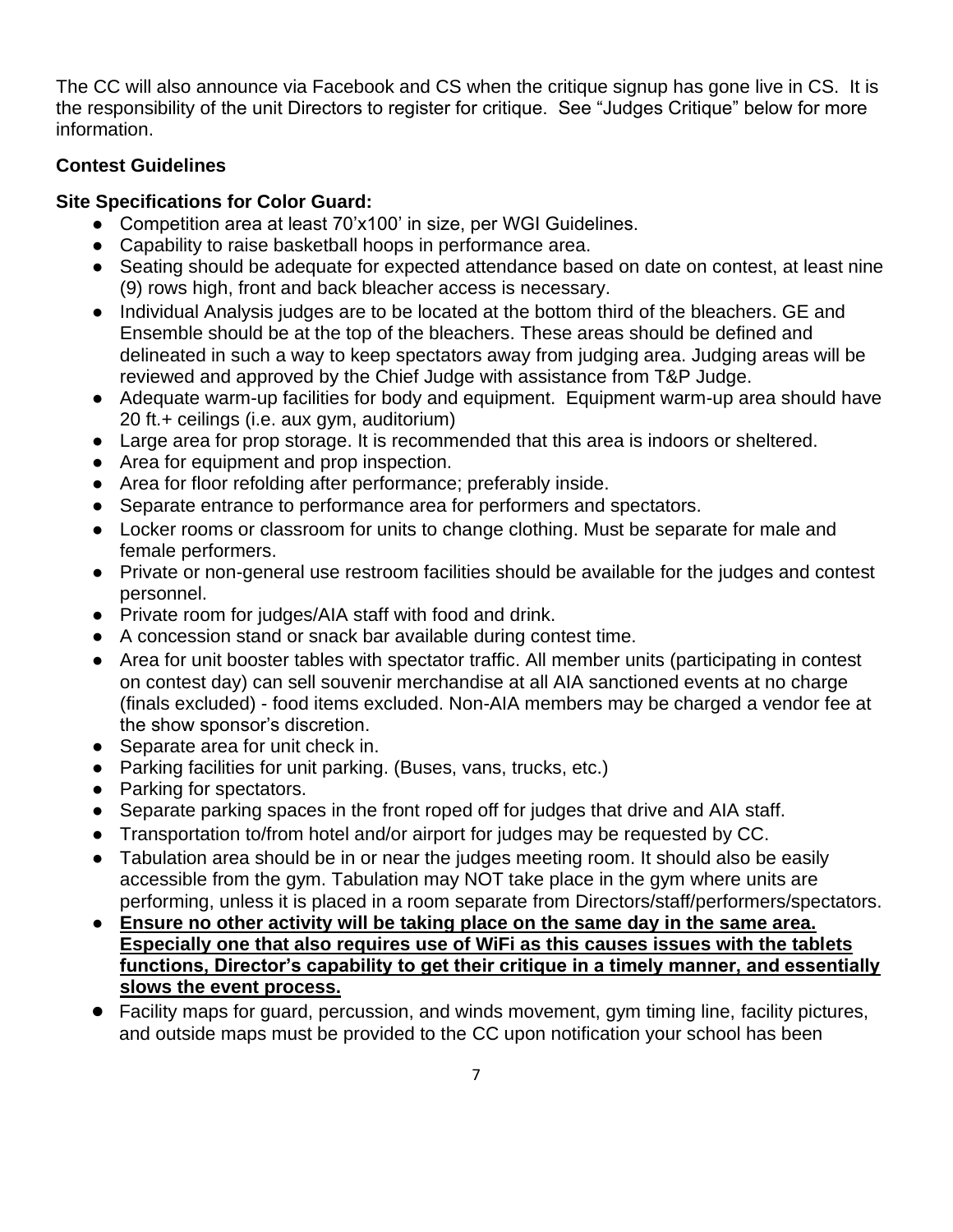selected to host a contest, if this information was not already provided during the host application process. It is imperative that these items are provided immediately so competing schools can see the lay of the land prior to arrival at the school on the day of the event.

#### **Site Specifications for Percussion/Winds:**

Same as color guard specifications with the following exceptions:

- Music Analysis judges should be located within the  $5<sup>th</sup>$  through  $8<sup>th</sup>$  row from the floor.
- General Effect judges, Visual Analysis judges and Sound Engineer seating should be in the top of the arena unless directed differently by the Chief Judge.
- Adequate warm up rooms (band room, choral room WITHOUT RISERS) where sound does not carry to the competition area. You will need to provide two warm-up areas because two groups will warm up at about the same time. Weather permitting, units may warm up outside.
- Two twelve-gauge power cords and power strips are to be placed at the front and back centerline in the competition area. These must have a minimum of 25 feet of cord to be used throughout the entire performance area. \*\*Of note…the North provides these cords along with the required power strips. South event hosts must provide extension cords and power strips. \*\*
- Doors must be of adequate size to allow for the instruments to be able to enter and/or exit the performance areas.

# **Contest Registration**

- AIA will handle all unit entries and will disseminate final information to the units and judges.
- Order of appearance for regular season events will be determined by randomization via CS.
- North Championships performance order for color guard will be seeded and then randomized via CS. Percussion and winds will be randomized via CS.
- South Championships performance order for color quard, percussion and winds will be randomized via CS.
- Unit entry fee must be paid in full no later than four Fridays prior to a contest. Failure to do so will result in forfeiture of performance slot and/or a unit's registration being dropped.
- All AIA Contests will offer the following classes: (except when a WGI regional is hosted in our region)

| <b>Color Guard:</b> |             |
|---------------------|-------------|
| IW                  | Independent |
| World               |             |
| IO                  | Independent |
| Open                |             |
| IS                  | Independent |
| Senior              |             |
| IΑ                  | Independent |
| A                   |             |
| <b>SW</b>           | Scholastic  |
| World               |             |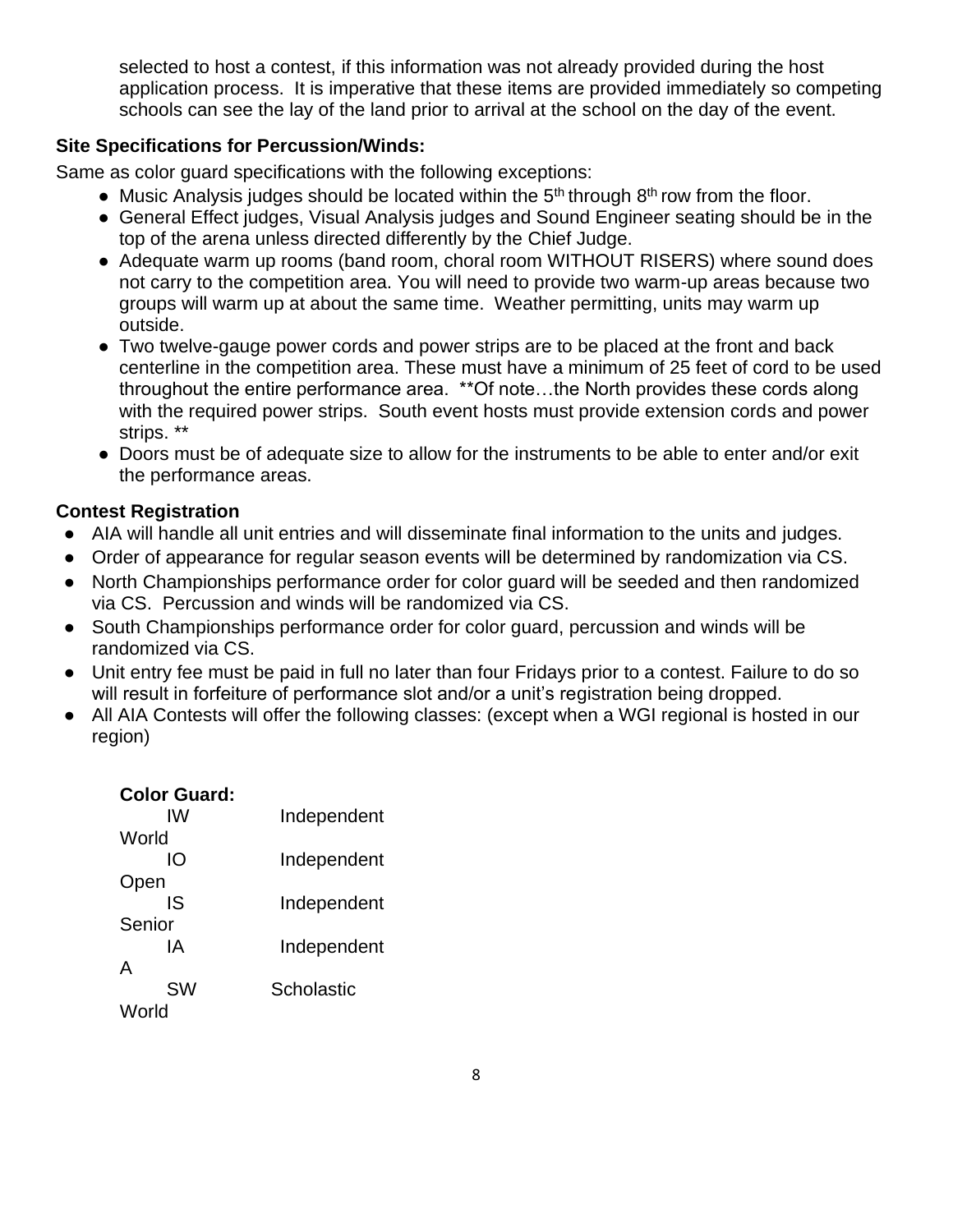| Scholastic                               |
|------------------------------------------|
|                                          |
| Scholastic A-1 (National A)              |
| Scholastic A-2                           |
| (Intermediate A)                         |
| Scholastic A-3 (Local A)                 |
| Independent Regional A                   |
| Scholastic Regional A-1 (Intermed.       |
|                                          |
| Scholastic Regional A-2 (Novice Regional |
|                                          |
| Middle School                            |
| <b>Elementary School and younger</b>     |
|                                          |

● All AIA contests will offer the following Percussion classes: (except when a WGI regional is hosted in our region)

| Marching:   |                              |
|-------------|------------------------------|
| PIW         | Percussion Independent       |
| World       |                              |
| PIO         | Percussion Independent       |
| Open        |                              |
| PIA         | Percussion Independent       |
| A           |                              |
| <b>PSW</b>  | <b>Percussion Scholastic</b> |
| World       |                              |
| <b>PSO</b>  | <b>Percussion Scholastic</b> |
| Open        |                              |
| <b>PSA</b>  | <b>Percussion Scholastic</b> |
| National A  |                              |
| <b>PSRA</b> | <b>Percussion Scholastic</b> |
| Regional A  |                              |

# **Concert:**

| <b>PSCW</b> Percussion Scholastic Concert World |
|-------------------------------------------------|
| <b>PSCO</b> Percussion Scholastic Concert Open  |
| <b>PSCA</b> Percussion Scholastic Concert A     |

● All AIA contests will offer the following Winds classes: (except when a WGI regional is hosted in our regions)

#### **Winds:**

| <b>WSW</b><br><b>Winds Scholastic World</b><br><b>WIO</b><br>Winds Independent Open<br><b>WSO</b><br><b>Winds Scholastic Open</b><br>Winds Independent A<br><b>WIA</b><br><b>WSA</b><br><b>Winds Scholastic A</b> | <b>WIW</b> | Winds Independent World |
|-------------------------------------------------------------------------------------------------------------------------------------------------------------------------------------------------------------------|------------|-------------------------|
|                                                                                                                                                                                                                   |            |                         |
|                                                                                                                                                                                                                   |            |                         |
|                                                                                                                                                                                                                   |            |                         |
|                                                                                                                                                                                                                   |            |                         |
|                                                                                                                                                                                                                   |            |                         |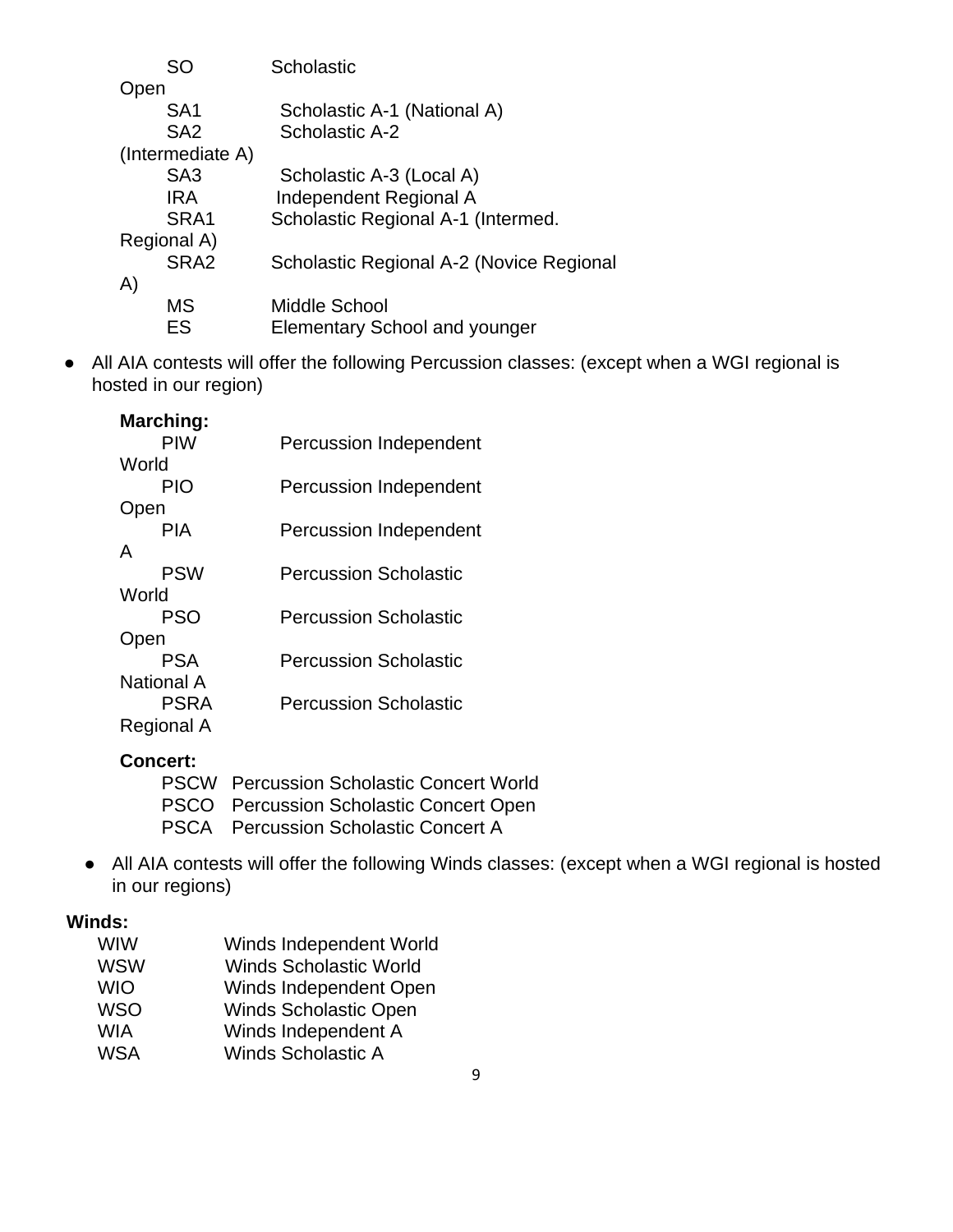● The deadline date for contest entries will be 21 days (or 4 Fridays) prior to the contest date. All deadlines for contest entries will be strictly enforced. **THERE WILL BE NO EXCEPTIONS.**

#### **Electrical Requirements**

The contest area must have two dedicated 120V outlets; centered in the front and rear of the competition floor. A power strip or splitter **will not** support the electrical needs and is not a substitute for meeting power requirements. Please alert the CC if you cannot provide the required power.

In addition to the two outlets noted above, another separate circuit is needed for the Sound Tech and Announcer table at the front of the competition area and at the back for the AIA speakers. Neither of these outlets have to be located at the "center" of the competition area.

The CC will require power to the bleachers to allow the judges tablets to be plugged in all day. In the North, the CC requires sufficient power outlets to run 1-2 laptops, a printer, and charging stations for tablets and radios.

\*\*Of Note\*\* The North Region staff will provide all power cords and power strips needed to support the electrical needs of the judges during an event. The South Region show host must provide the necessary power cords and power strips for the judge's purposes.

#### **Emergency Contacts**

Each event partner needs to provide an assigned individual who can accept phone calls at any time in case of emergencies (flight problems, unit problems, etc.) the day of the contest, preferably a cell phone at the contest site. This phone number will be placed on all final information to competing units. If this number changes, please notify AIA and the CC immediately.

#### **Exhibition Performances**

Event partners that wish to include an exhibition performance to their contest, must notify AIA within the deadlines set for units in competition at their contest. Exhibition requests will be reviewed on a case by case basis by the EBOD. Requests should be submitted to your assigned CC.

#### **AIA Trailer**

It is the responsibility of the show host to arrange transport of the AIA trailer from the previous contest site prior to their event. Point of contact information will be provided to you by the CC. The AIA trailer holds the floor tarp, carpeting, speakers, tool chests, and announcer/sound tech table. There are currently two floors for the North and one for the South.

For towing purposes, you will need a 2" ball hitch in order to pull the trailer properly. Ensure you collect any keys associated with the trailer door lock as well as the hitch lock from the school you are picking the trailer up from. Also, if there are tire blocks in the trailer (North Region), please make sure you use them and then return them to the trailer when packed up.

Pictures are included at the end of this handbook that reflect how the trailer will need to be packed. Please follow these pictures and ensure the trailer is packed neatly to ensure the longevity of the equipment. The CC and/or the AIA Announcer or Sound Tech will be on hand to ensure these pictures are followed (North Region only).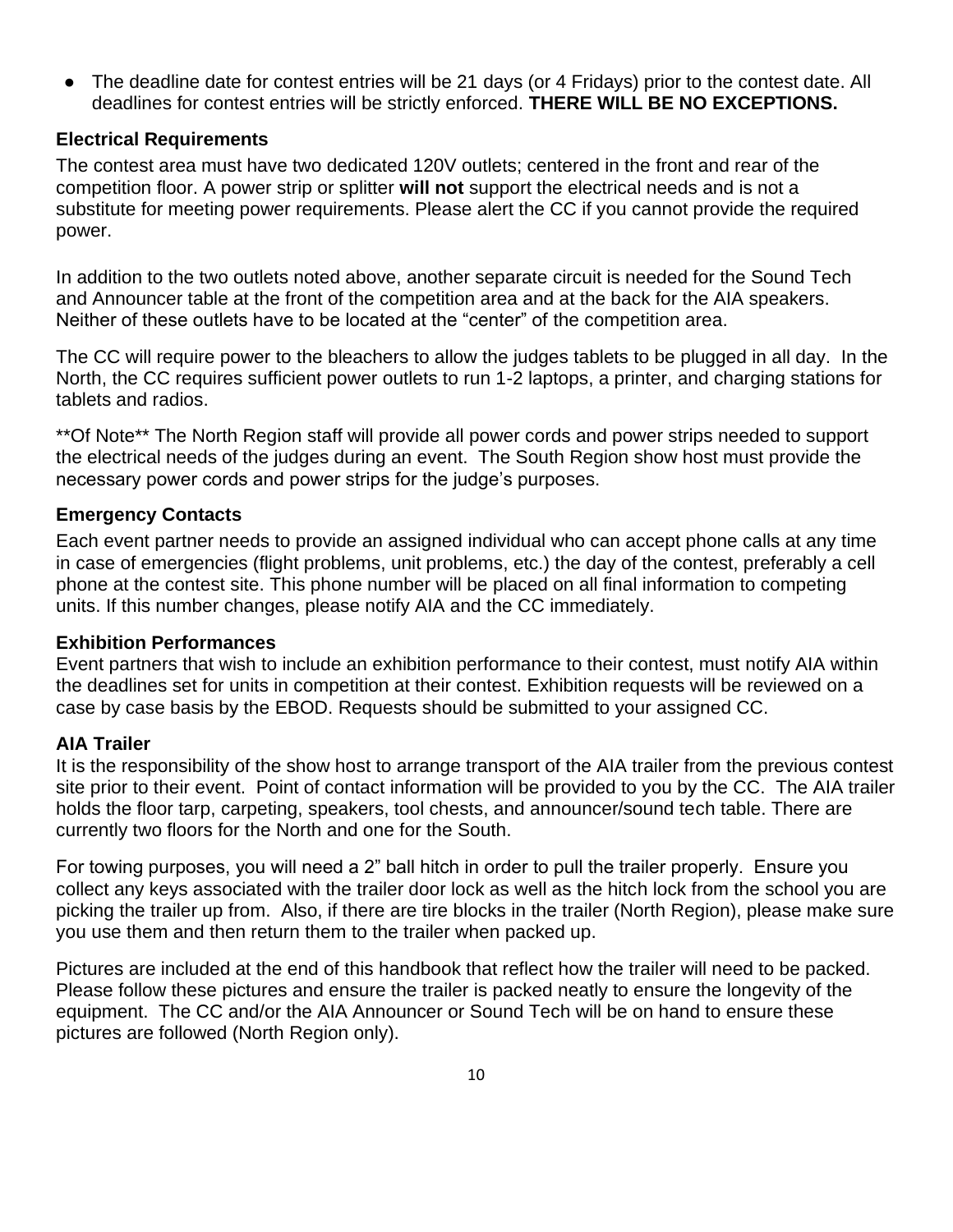#### **Gym Set Up**

It is always preferred that the gym be set up the Friday night before your event; especially if you have a large event (40+ units). Smaller events (less than 40 units) can be set up the morning of your event as long as the start time is a late morning/early afternoon start time. Either some or all the AIA Staff (CC, Announcer, and/or Sound Tech) will be at your location to assist with gym set up (North Region).

#### **Performance Floor**

If you are comfortable with setting up the performance floor on your own or you have set up the floor before, please ensure you follow these instructions on how to set it properly.

- Obtain the XLR sound cables from the pockets of the speaker covers; they are very long and there are only two of them so it will be obvious when you find them.
- The cables should be run down the center of the gym, directly under the center-line of the flooring. They are small enough that with the padding our performers do not notice them. Please place them about 2-3 inches apart and ensure they are not twisted before installing the floor above them.
- The cables are marked "SPEAKER" in red (North Region). That is the end of the cable that goes in to the speakers. Please do not hook up the speakers. The sound tech will do this upon his arrival.
- There should be enough extra cable be at the front of the gym so we can connect to the sound board, and likewise enough to the rear to connect to the speakers.
- The North Region will provide the sound table and it must be placed in the center of the bleachers on the spectator side of the gym.
- The South Region event partners will need to provide a table for the sound technician/announcer.
- The speakers will be placed towards the rear of the gym close to the center, but 10-20 feet apart. We have at times laid them down in the stands one row up, or placed them standing on the floor of the gym but this all depends upon the size of the gym.
- **Please do not tape the cables down**, this will allow us to adjust on show day. We will tape them down once the equipment is installed.
- When placing the carpet down, please leave a  $\frac{1}{4}$  inch gap between each roll as you place the Velcro strips over that small gap to connect the carpets. By leaving the small gap, the carpet will not bunch up at the seams which causes bubbles in the floor.
- The carpet in the North Region has been marked with blue tape at the center of each carpet. Please make sure the blue tape is lined up with the 50 or center court of your gym.
- Use gaffers tape to tape down the two short ends of the carpet prior to placing the vinyl tarp on top of the carpet.
- Once the two ends of the carpet are taped, place the vinyl tarp down with the solid white line running across the front of the performance area. This is the out of bounds line and must be 5ft away from the bleachers in the front and back of the gym.
- When placing the vinyl tarp on top of the carpet, you must ensure there is a 5ft safety zone in the front and back of the gym. If you cannot offer the 5 ft safety zone; the bleachers in the back will need to be closed until the safety zone can be reached. Consultation with the CC and T&P Judge will be required.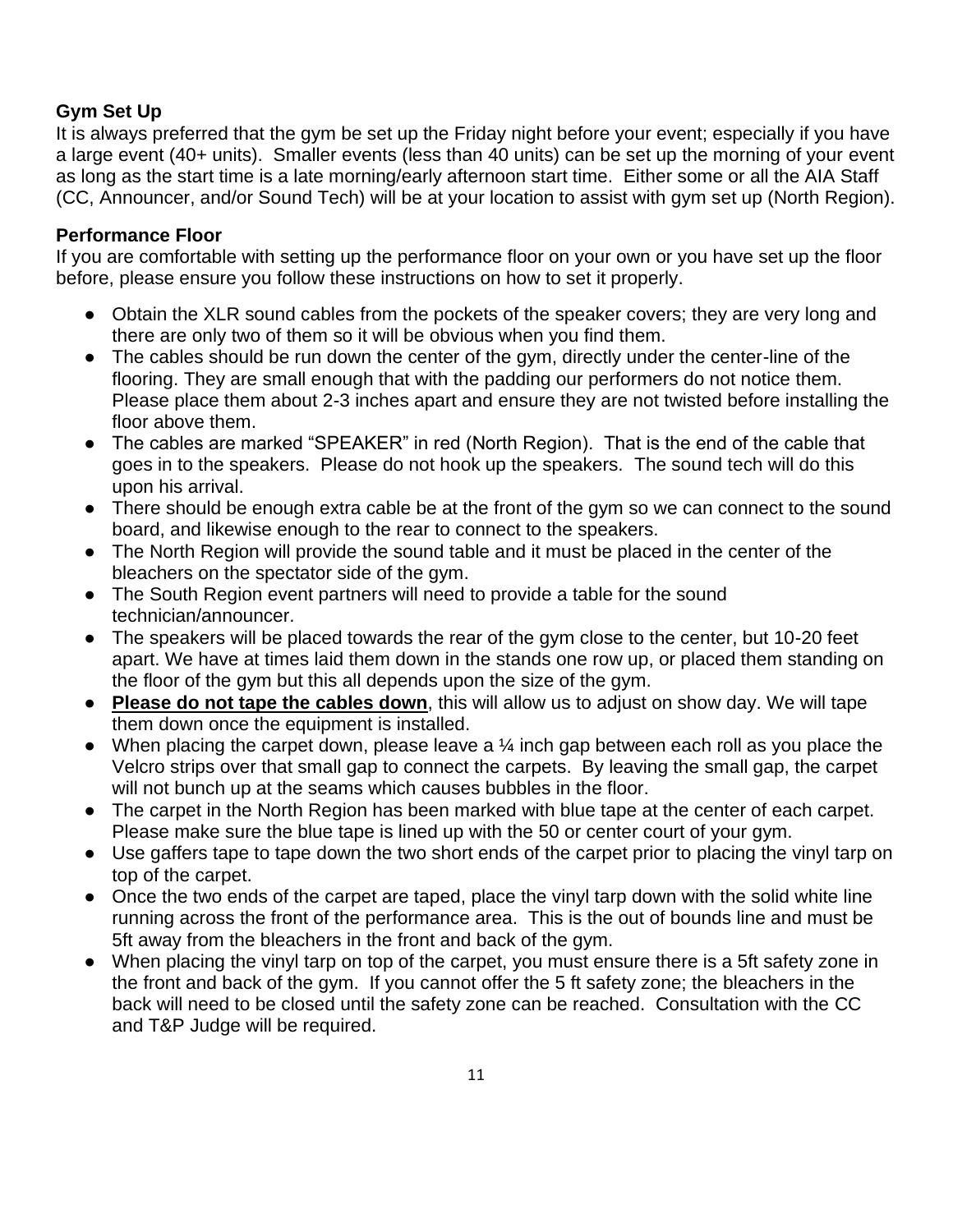- Tape the entire vinyl floor with gaffers tape; pulling it tight as you move along the edges with the tape.
- **THERE ARE TWO FLOORS IN THE NORTH TRAILER. YOU ONLY NEED TO PULL THE TOP ONE OUT. THE OTHER ONE STAYS IN THE TRAILER.**

# **Judges Seating in Gym**

The judge's location in the bleachers is of utmost importance to the review of each performing unit. For the color guard portion of a contest, two judges are to be placed in the middle of the bleachers as close to the center line as possible and three or four judges are to be placed at the top of the bleachers as near to the center line as possible but with enough distance between them that there is no interference with giving commentary. For percussion and winds, one judge is in the middle of the bleachers as close to the center line as possible and three judges are placed at the top of the bleachers as noted above.

A music stand is required to be placed in the bleachers as indicated above for use by the judges.

# **Judge Assignments**

The Color Guard, Percussion and Winds Judges Coordinators will make all judges assignments. Tentative assignments are posted at the beginning of each competitive season, final panels are posted no later than 30 days (four Fridays) prior to a contest; barring any unforeseen issues that may arise. Championships judges will be posted the week leading up to the Championships date.

# **Tabulation**

Tabulation is a crucial component of the contest and extremely important to the units and judges. Event partners are responsible for providing **at least one adult** tabulator for each contest. This person should be familiar and comfortable working with computer programs. The CC will train the tabulator on the tabulation software prior to the contest. AIA will provide a laptop with pre-installed tabulation software and laser printer for the tabulation area.

The host will provide:

- WiFi access to include login and password(s)
- A ream of white paper
- Access to a copier machine if needed
- Stapler and staples

#### **Unit Check-In**

Each contest is required to have a designated area for unit check-in. This will be "home base" for units and participating members to pick up contest information, go to with questions, first-aid or other assistance is needed with other situations that may arise. This location is **REQUIRED** to have the following:

- Unit packets that contain:
	- Current schedule

Facility maps (gym timing line, outside map, inside flow map)

A maximum of 10 wristbands for staff/volunteers (you may ask how many a unit needs to reduce the number of wristbands given)

Any other school related information the Directors/performers need to know

• Phone list of key contest personnel and volunteers or two-way radio for communication.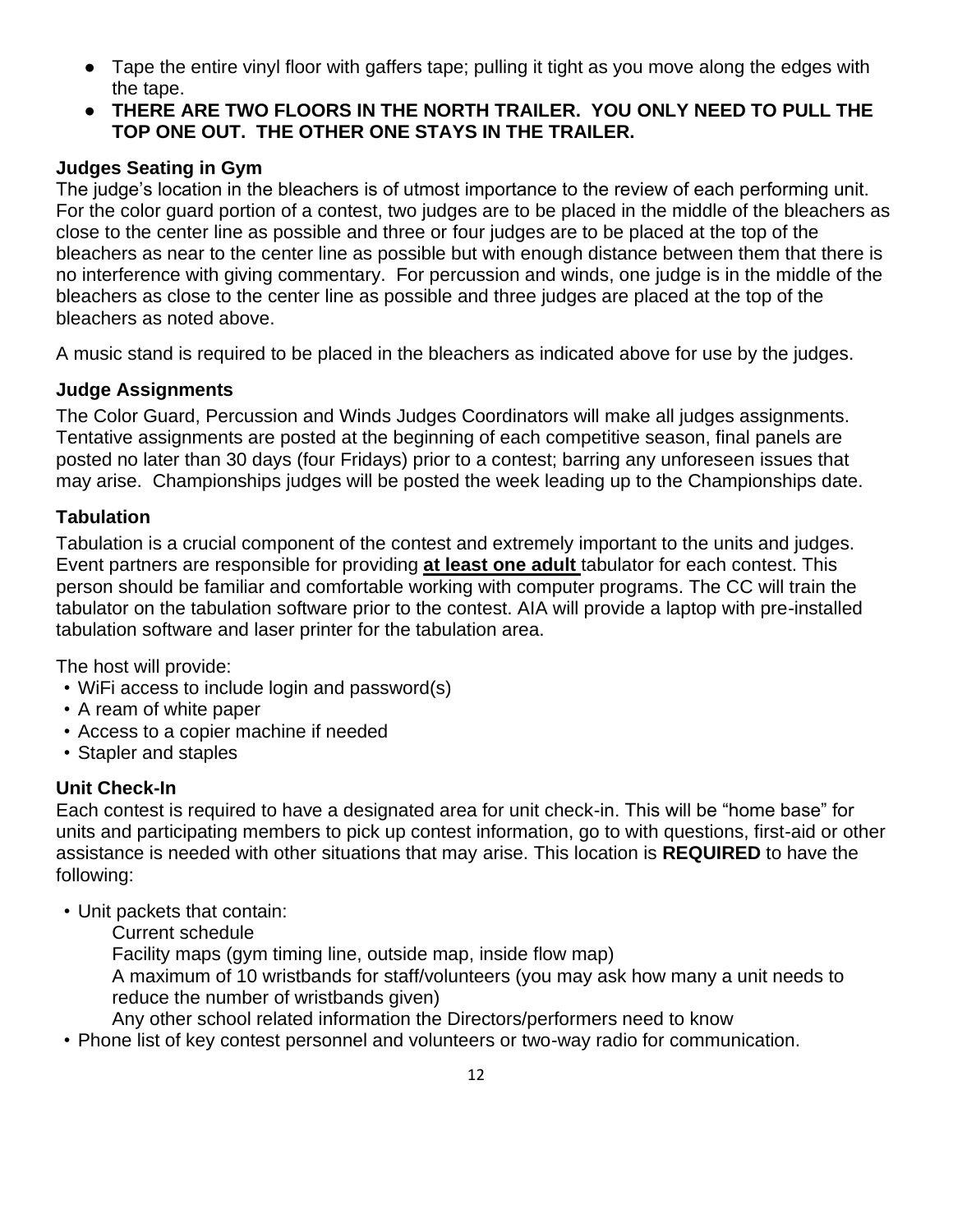- A first-aid kit stocked with basic items unless a specified First Aid area is provided.
- Blank copyright forms and a list of schools that have not turned them in (provided the morning of the event by the CC). These forms are turned in to the CC at the end of the event.
- Credentials for the Directors and a credential signature page (provided the morning of the event by the CC).
- If your event has percussion/winds, please confirm with the Directors whether or not they will be utilizing their assigned practice room time or if they will only be practicing outside. Relay this information to the CC AND the timekeepers in the respective warm up room.

#### **Digital Recorders, Tablets, and Runners**

All Judges; Color Guard, Percussion, and Winds, will use tablets and headsets to make comments for each unit. All commentaries are automatically sent to CS for review by the CC and for the Directors to listen to prior to entering critique. All required equipment for this process is provided by AIA.

If for some reason there are issues with the tablets and headsets, the CC will need to distribute digital recorders to the judges for unit commentary. The commentary will be uploaded to CS by the AIA Sound Tech for Director listening. If AIA must use the digital recorders, it is the event partner's responsibility to provide at least two or three student runners to gather and swap the digital recorders. The CC will train the runners the morning of the event to ensure they are fully aware of what is expected of them.

#### **Student Hosts**

Student hosts should be offered to the unit Director for the following classes only: CGES, CGMS, CGSRA2, CGSRA1, IRA, and PSRA. Keep a minimal number of students to serve as Student Hosts near unit check-in in the event a Director accepts the offer of a student host to assist them through their warm up transition. Please ensure your student hosts are well versed on the event, has a final schedule, maps, and flows. It is imperative that they are knowledgeable about all aspects of the event as the units noted above may be novice units with novice Directors and may be unfamiliar with an event process. Ensure the students hosts are courteous, outgoing, and friendly and ensure they report any issues to the CC. All other performing classes will not be offered a student host nor should one be assigned to them for any reason.

#### **Warm up Areas**

#### **Timekeepers**

The event partner will provide only **adult volunteers** to act as timekeeper for each warm up room. AIA does not want to put a student volunteer in to a situation where a Director or staff member of a unit challenges or questions the student on timing issues during warm up. Prior to each event beginning, the CC will meet with the timekeepers to ensure they understand how the time is to be kept and will be sure the individual is comfortable with this job.

The CC will prepare a detailed schedule which the timekeepers must follow to ensure the event remains on time throughout the day. Warm up timing intervals are determined by the units classification and specifics on how to properly keep time are noted on pages 23-25 of this handbook. The event partner is not permitted under any circumstances to add additional warm up time to a unit's warm up interval.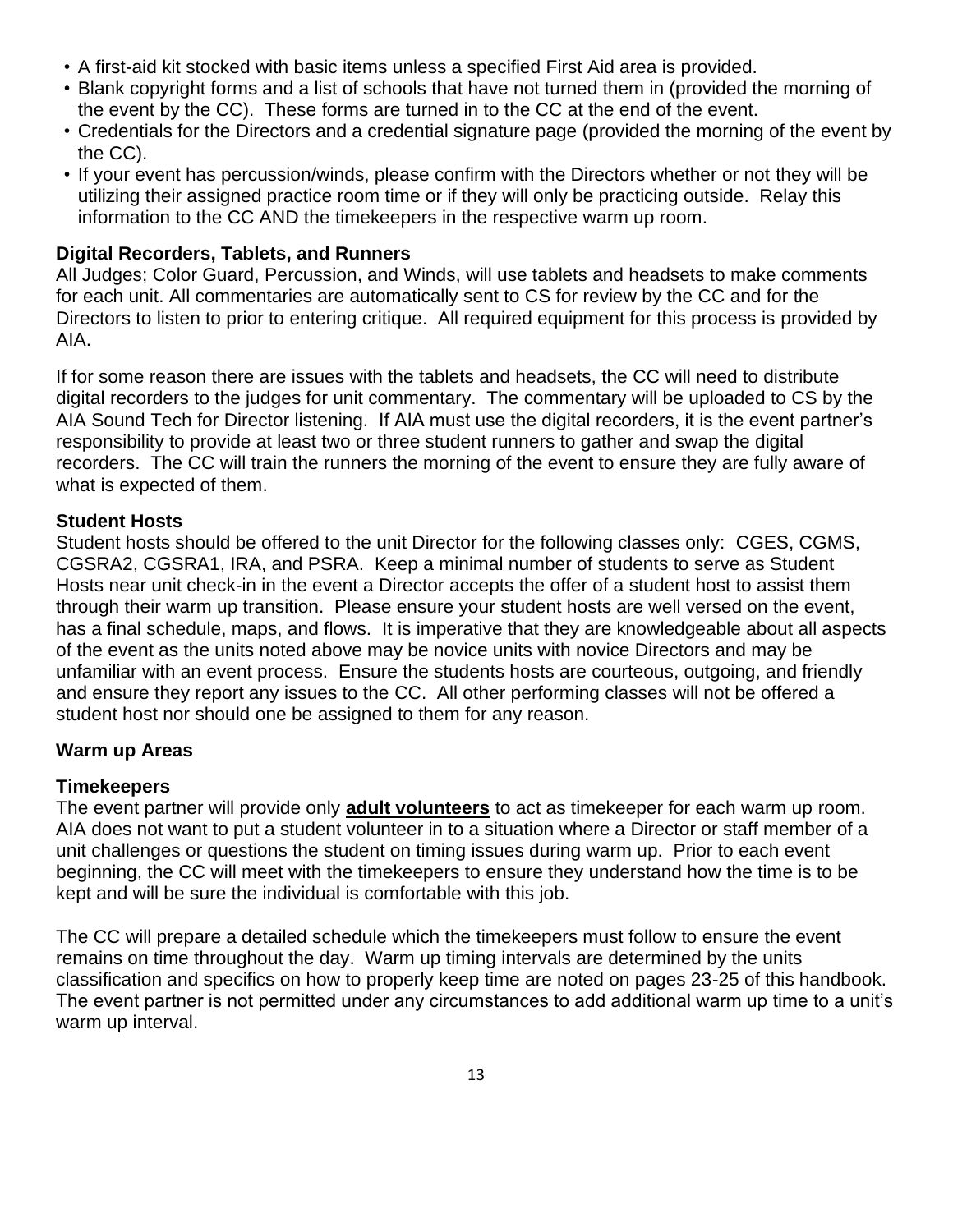# **Color Guard**

Each color guard unit will receive one (1) interval time of body warm up and one (1) interval time of equipment warm up. Color guard units are permitted to play their show music during warm; however, in the event the warm up space is shared, the units must be considerate of each other. Color guard units are not permitted to spin equipment during their body warm up interval. Equipment is only permitted during the equipment warm up interval.

#### **Percussion/Winds**

Two indoor warm up areas are also required for percussion/winds (Warm Up A and Warm Up B). Each unit will only use one area; however, due to the length of their warm up time, two rooms are run simultaneously. It is helpful to assign the units to a warm up room and either post the schedule with the units assigned to that room highlight OR created a sign that notes the name of the unit to warm up in that room (this is prepared for the event partner in the North as unit size is a key factor in this assignment).

Percussion units may choose to warm-up outside. The Director will make this decision based on the weather conditions. It is imperative that the event partner be prepared to provide information regarding county noise ordinances. It is also not unusual for a percussion unit that has warmed up outside to come inside at their scheduled time to continue with warm up.

The event partner must ensure there are current schedules provided to the timekeepers and that the timekeepers are informed when a unit is a "no show" or when a unit decides to just warm up outside.

#### **Website**

It is the responsibility of the event partner to have documents detailing performance flow and venue provided to the CC immediately upon notification that your facility has been selected to host an event; if you did not include this information with your host application. These documents should include:

- site map detailing spectator parking, equipment un/loading, bus parking
- site map detailing warm up areas and pathways from one to the next
- site map detailing performance area
	- spectator seating
	- spectator entry /exit
	- performer entry/exit
	- competition timing line

Information provided during your contest host application process will be provided to member units via AIA's website. Any additions or corrections to the information about your contest should be emailed to **[your](mailto:web@atlanticindoor.org) region's CC**.

The website is also where you can find information on AIA points of contacts, scholarships, color guard, percussion, and winds specific information, AIA Governing documents, etc.

#### **Copyright, Photography, and Videography**

There is no flash photography allowed at any AIA sanctioned events. Any video taken at AIA sanctioned events is for personal use only and may not be posted or made public in anyway. As part of the agreement between the AIA and its member organizations, AIA requires all participating groups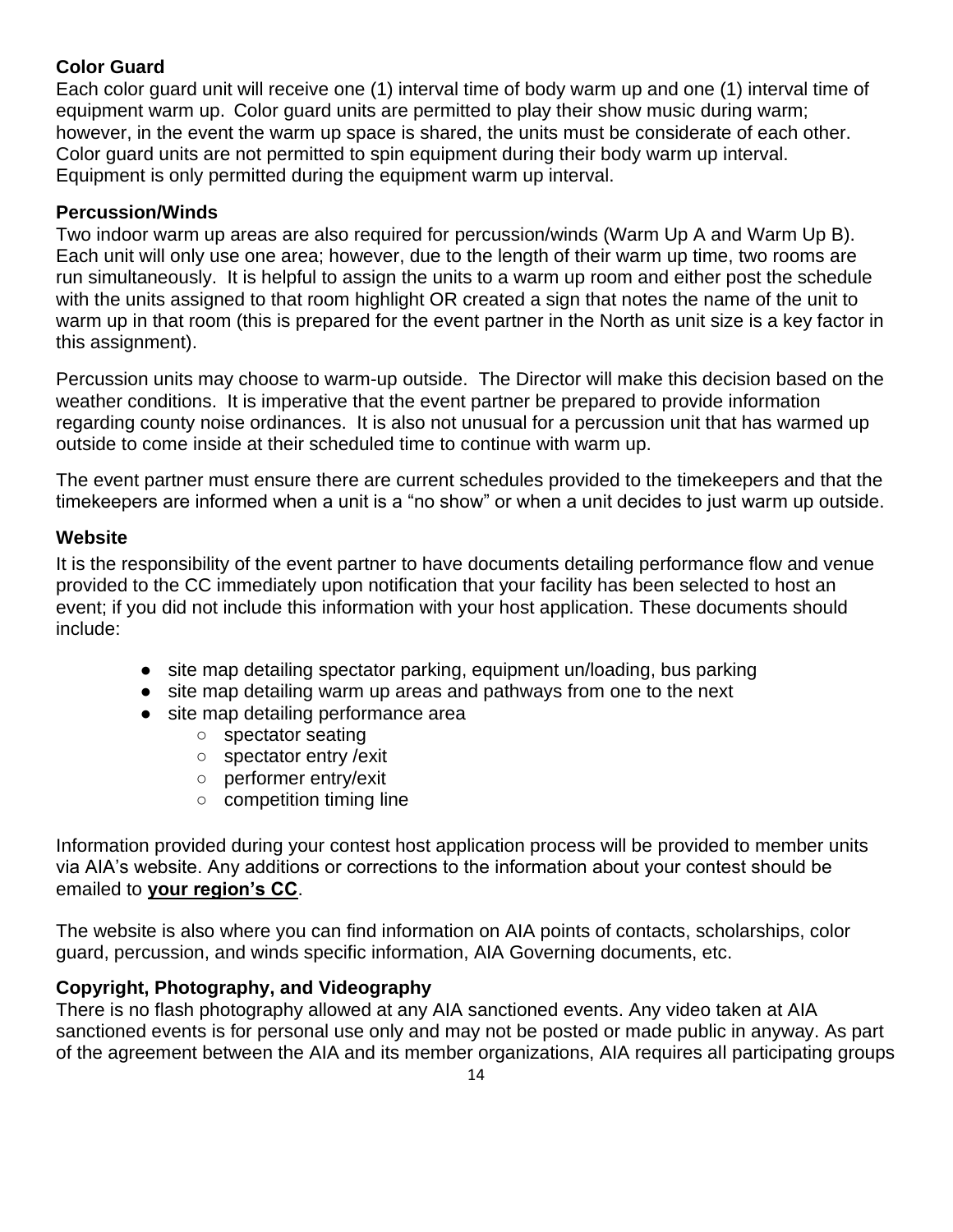to comply with the copyright laws regarding performance and/or use of arrangements of copyrighted music, visual images and other materials, as well as the use of copyrighted audio, spoken text and display of copyrighted words and images. **If copyright violation is found to exist, disqualification may occur.** Event partners MUST clearly post these policies at all entrances to performance areas.

#### **Unit Staff/Volunteer Wristbands**

In the unit's check-in packet please include a **maximum** of **ten (10)** staff passes for each unit in competition. These passes are intended for the staff and/or parent volunteers.

#### **AIA Credentials**

The CC will provide the event partner with the Director's Credentials at each event until all credentials have been distributed. This distribution is done at "Unit Check In". The volunteers at unit check in will also be provided with a list of Directors who will be expecting a badge and the quantity they should expect to collect. The Directors will need to sign for their credentials on a signature page that will be provided to the "Unit Check In" volunteers the morning of your event. Once all units have been checked in, the volunteer will return any credentials that have not been picked up along with the signed credential list to the CC. The CC will do their best to separate guard, percussion, and winds Director credentials to minimize confusion as to why a particular Director badge may not be present at a future event. Ultimately it is the responsibility of the Directors to ensure the AIA credentials are provided to the other Director; should a program have color guard, percussion, and/or winds units at their school.

AIA will issue one Director credential to each registered member organization that will be honored at all AIA Sanctioned Contests. The credential must be physically present to be honored. It is the responsibility of the Director to retain their credentials. Lost credentials will not be replaced. Additional staff credentials may be purchased at an additional fee during the AIA member registration period and those additional purchased credentials will also be provided to the event partner for distribution. Director's credentials remain the property of AIA and may be revoked at any time.

Non-AIA member Directors will not receive credentials.

#### **Director Hospitality**

The event partner may provide a Director's Hospitality area separate from the Judges area but is not required to do so. Access to this area is granted with the presence of the AIA credential and/or a staff wristband (staff should be with the Director). It is the event partner's decision on what to provide to the Directors and their staff. It is the event partners decision on whether or not they wish to provide a Director Hospitality room; however, keep in mind some Directors manage more than one unit and could be at the event the entire day. It is for this reason that you are asked to consider providing Director's Hospitality and keep this area accessible until the end of the contest.

#### **Awards**

To create consistency at AIA Sanctioned Contests, a standardized award has been selected for use at ALL contests. These awards are provided by Crown Trophy located in Cary, NC. Crown Trophy will prepare the awards based on the event registration and will either send them to the event host (North Region) or to the CC the week leading up to your event.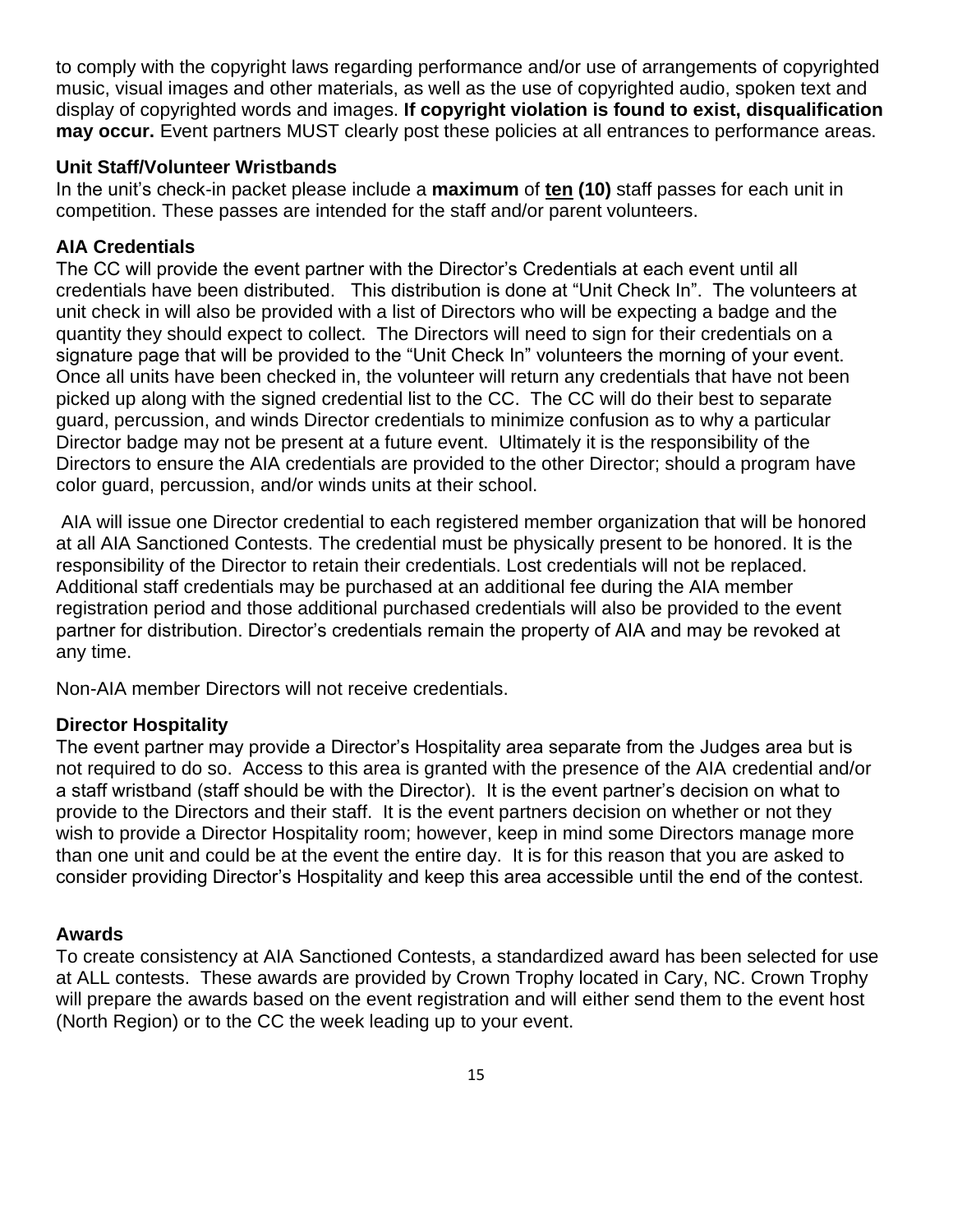It is the responsibility of the event partner to pay for the awards and this fee will be noted on their invoice. The cost for the awards will be evaluated each season and pricing posted on the AIA webpage.

#### **First Aid**

Event partners are strongly encouraged to provide basic first aid services for visiting participants and spectators, as well as information regarding the nearest urgent care and emergency facilities. In addition to the **required first aid kit at unit check-in**, hosts are encouraged to have an available medical professional and stocked first aid kit in or near the contest performance area.

Please advise units of the location of first aid when checking in and ensure all contest volunteers know where to direct participants in the event of an emergency. A system must be in place to contact your first aid and medical staff by phone or two-way radio in the event of an emergency.

#### **Emergency Preparedness**

Emergencies and disasters can happen at any time and often without warning. Prior planning, response, and recovery efforts must be established with the unique needs of our young performers, spectators, volunteers, staff, and judges in mind. Therefore; AIA will require your school's Emergency Action Plan for posting on your event page. In the event of an emergency, the school's main point of contact will keep AIA staff informed of any plan of action; to include communicating with local First Responders.

#### **AIA Show Host Report Form**

AIA will require the event partner to complete the AIA Show Host Report Form. This form can be found on page 29 of this handbook and must be turned in to your CC at the end of your event. The purpose of this form is so AIA can monitor spectator attendance, maintain unit headcounts, and allow us to make educated adjustments to business practices as needed.

#### **Part 3: JUDGING**

The CC supervises and implements the contest; maintaining the standards and procedures set forth by AIA in conjunction with the event partner. The Chief Judge serves as the supervisor for the adjudication process and is the liaison between the Directors, their units, and the judges relative to any issue of an adjudication nature.

#### **Responsibilities of the Chief Judge(s)**

- Select the judging panel for each event.
- Arrive one hour prior to the contest start time and depart at the end of critique. The Chief Judge should not leave prior to the conclusion of the contest.
- Be present in the stands to view as many of the units (color guard, percussion, and winds) as possible.
- The Chief Judge or his/her designee must be present at critique the entire time.
- Adjust the judging panels as necessary due to travel problems or illness.
- Work with the CC, T&P Judge, and event partner to ensure judges placement in the bleachers is correct and workable.

#### **Communication with the Chief Judge Prior to a Contest**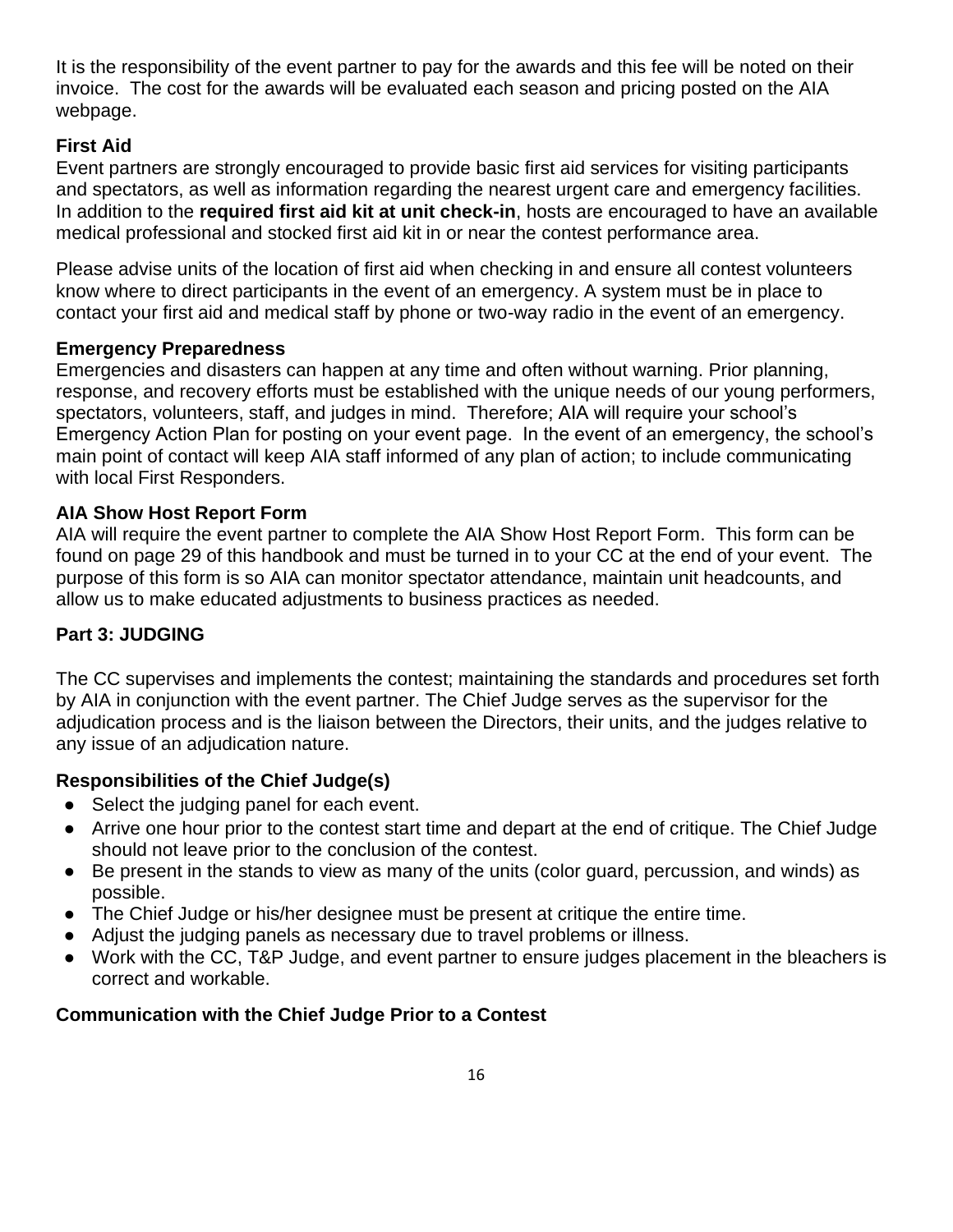The CC communicates with the Judge's Coordinators no later than one week prior to the contest. The purpose of this communication is to review the schedule of the weekend, review all logistics, transportation, accommodation, contest and critique issues, and to assure the smooth execution of the contest. The CC will be responsible for communicating these agreements (as appropriate) with the event partner to assure these responsibilities are handled.

#### **Judges Critique**

Critique is an extremely important part of the contest experience and must occur whenever possible. The critique procedure will be agreed upon prior to the contest. Critique sign up will be through CS and notification will be issued via the AIA Facebook Page and CS Messaging. Critique sign up will go live either the same day the draft schedule is posted or shortly thereafter. Sign up will be allowed until noon the Friday before a contest. It is the responsibility of the Unit Director to register for critique. If a unit has not registered for critique and there are still critique slots available, the volunteer(s) at "Unit Check In" may send the Director to the CC for addition to the Judge's Critique. The critique location should be a room separate from dressing areas, contest sites, lunchrooms, etc. The T&P Judge or CC will time and expedite the critique.

Colorguard Critique will have four units at once in the process; one table for General Effect (GE), one table for Equipment, one table for Movement, and one table for Design. Units rotate from one table to the next, giving a full 12 minutes with the judging panel, or three (3) minutes per table. Requests for full panel critiques will be handled on a case-by-case basis through the Chief Judge, and if approved, would be scheduled at the end of the critique for all other units.

Percussion Critique will have four units at once in the process; one table for Visual, one for Visual GE, one for Music and one for Music GE. Units rotate from one table to the next, giving a full 12 minutes with the judging panel, or three (3) min per table. Requests for full panel critiques will be handled on a case-by-case basis through the Chief Judge, and, if approved, would be scheduled at the end of the critique for all other units.

Winds Critique will have three units at once in the process; one table for Overall Effect, one table for Music Analysis, and one table for Visual Analysis. Units rotate from one table to the next, giving a full nine (9) minutes with the judging panel, or three (3) minutes per table. Requests for full panel critiques will be handled on a case by case basis through the Chief Judge, and, if approved, will be scheduled at the end of the critique for all other units.

#### **Judges and AIA Staff Meals**

While most sponsors do a superb and generous job in this area, this segment will serve as an aid for new sponsors or for those few sponsors who may not understand the Judges' needs during an event of this nature. Meals and refreshments should be provided for all judges, Sound Engineer, Announcer, CC, and tabulator(s). A total headcount will depend on the schedule and will be provided to you by the CC.

- The CC will provide details based on the schedule for what meals should be planned.
- Judges should **never** be directed to the event concessions for their meal based on time considerations to keep the event on schedule.
- Coffee and tea in the morning is extremely important. In the case of a Judges early departures from home or the hotel, breakfast or lunch when they arrive maybe appropriate. If you are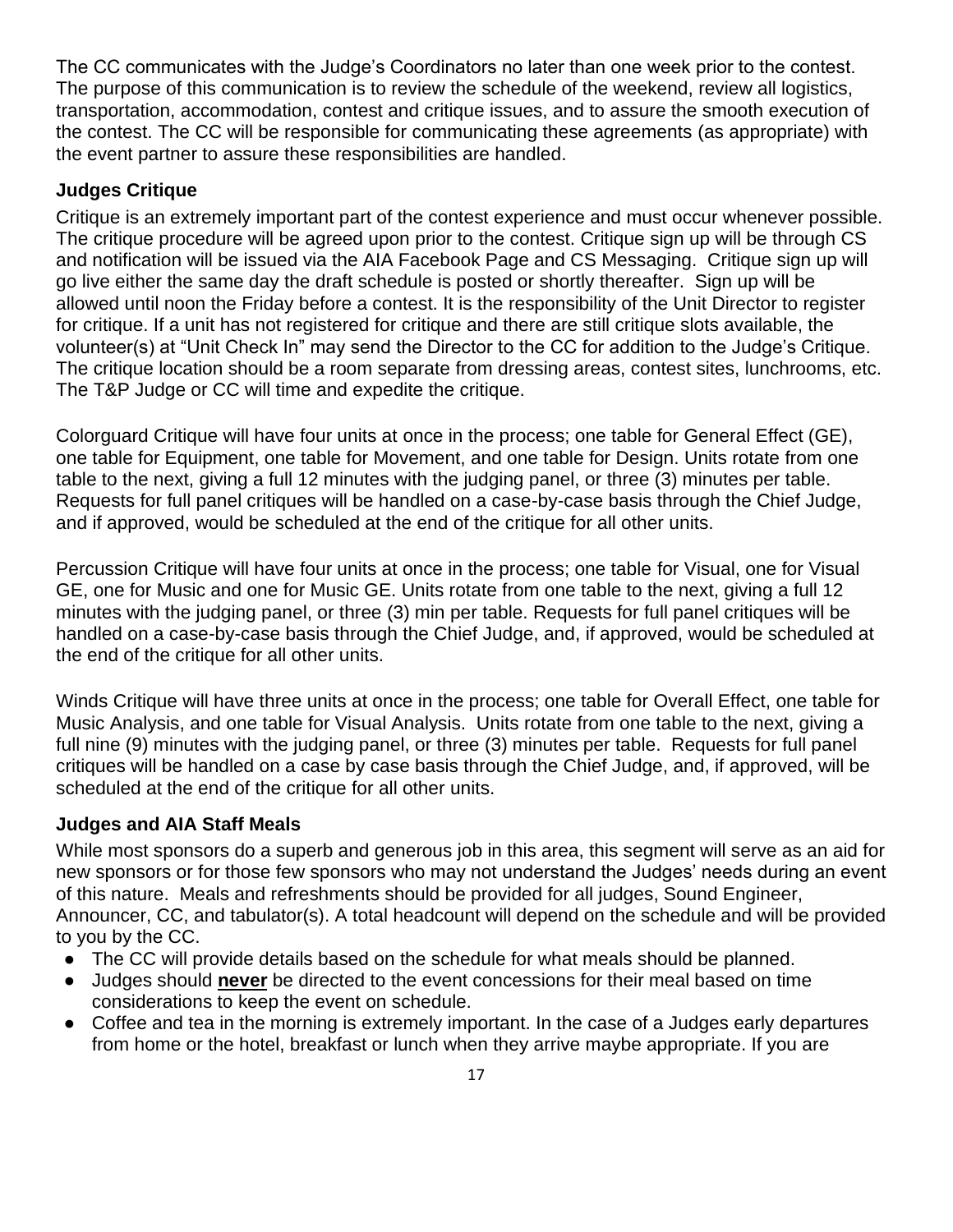providing breakfast items, things such as oatmeal, yogurt, fruit, muffins, any sort of egg casserole and granola bars are appropriate and easy.

- Bottled water and a variety of regular and diet sodas are appreciated.
- Lunch and/or dinner might include hot soup, salads or casseroles, but is left to the discretion of the event partner.
- If there are any allergies that may be important for meal planning, the CC will provide this information and will work with the event partner as needed to provide appropriate sustenance for the judging panel.

#### **Judges and AIA Staff Transportation**

There may be times when judges and AIA staff will be traveling to different airports where two or more airports service a contest site. There are very sound reasons for this choice. In some cases, departure times are better and in many cases airline ticket costs are lower.

The CC will work with the event partner to arrange for transportation to and from the airport or hotel. **Under no circumstances can a judge be kept waiting at an airport more than two (2) hours even if it means additional trips to the airport.**

- **Airport pickup South Region:** It is the judge's responsibility to advise the CC, AIA and event partner if other arrangements have been made. In the Southern Region, the Hyatt Place provides a shuttle service from the airport to the hotel. All arrangements will be from the hotel to site, if needed. If the event partner makes other arrangements, such as a shuttle, please notify AIA. AIA will keep all parties informed of air arrangements.
- **Airport pickup North Region:** It is the traveling judge's responsibility to advise the Judge's Coordinator, the event's Chief Judge, and the CC if they have made other transportation arrangements for the event they will be judging. The CC will communicate all transportation requirements to the event partner. It is the event partner's responsibility to provide the CC with the following information for ease in identifying the transporter:
	- Name of driver and their cell phone number
	- Make, model, color and license plate of pick up vehicle
	- Approximate time of arrival at hotel/airport

The above information will be relayed to the judges requiring transportation to the contest by the CC by the Thursday before the event.

- **Standard meeting point and means of identification for airport pickup:** If appropriate, all judges should be met at the baggage claim area of the airline on which they are traveling. An adult contest representative should hold a sign with large AIA lettering visible for the judge to recognize and thus establish contact.
- **Standard meeting point and means of identification for hotel pickup:** All judges should be waiting in the hotel lobby for transportation to their venue. Vehicle and driver identification will be as noted above.
- **Emergency contact:** The event partner must assign someone who can be reached by phone in the event of flight changes and cancellations. This is an area that is often neglected. In addition, your AIA CC will be available to assist you with emergency situations, should they occur.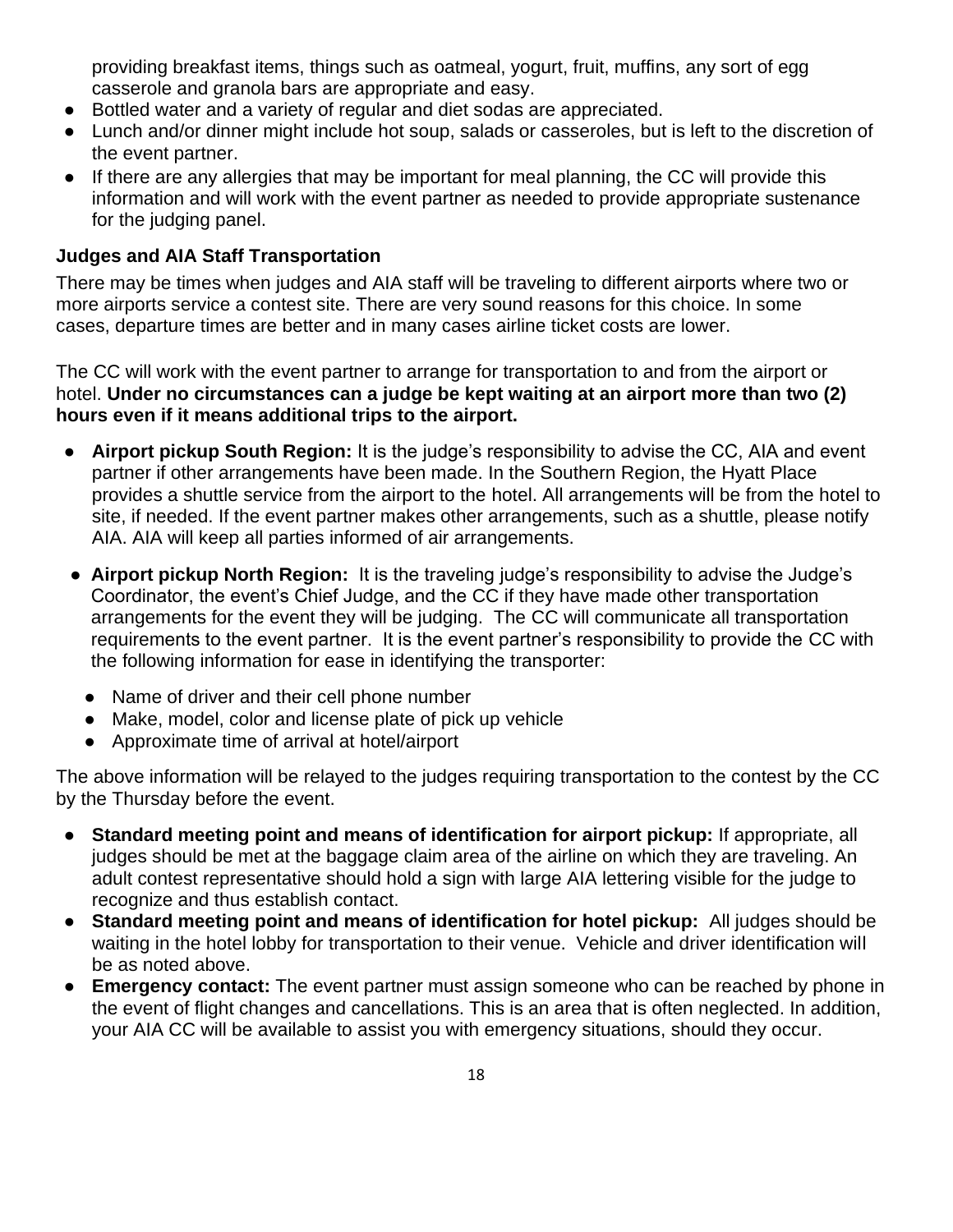#### **Privacy in the Judge's Room**

Individuals permitted in the Judge's Room are Judges judging that day's event, AIA staff, Executive Board of Director Officers (as long as their units are not competing at that show), and Judge's Hospitality Volunteers. There are often issues of a sensitive nature that may need to be addressed, and which would be inappropriate for other individuals to witness or hear. Non-working judges, judges' families and/or friends are not to be in this area. There should be a consistent approach to security in the Judges' Room from contest to contest.

# **Role of the Contest Coordinator in Judging**

In the event a Director or Staff member approaches the CC with any questions relative to a judge or any phase of the judging process, that individual will be directed to the Chief Judge of the event. It is important not to comment on or express an opinion of any judge or the scoring procedure. Advise the Chief Judge if concerns are brought to your attention, to be sure that they can be addressed. Be aware that all information involving the adjudication and scoring of the event is to be treated as confidential.

# **Timing and Penalty Judges (T&P Judge)**

The CC will assign T&P Judges to AIA contests and they will be noted on the event pages at the beginning of the season. For rule interpretations, please direct all questions to either the T&P Judge, Color Guard or Percussion Coordinators, and the CC.

- **T&P:** T&P is an important part of the competition. Directors and their staff must familiarize themselves with the WGI Rule Book for their unit (Color Guard, Percussion or Winds) to ensure knowledge of the timing and penalties that could be assessed to their unit by the T&P Judge. The WGI Rule book will be used to assess any penalties to ensure consistency of judging across all AIA and regional contests.
- **Assessing Penalties:** The WGI Adjudication Manual and Rulebook is the last word for the T&P Judge. On rare occasions, the physical layout of the facility will make it necessary to allow for special considerations for timing based on the site. The T&P Judge and Chief Judge will use their best judgment in cases like this.
- It is at the T&P Judge's direction that a unit takes the floor to set up for their performance. It is recommended that the event partner provide an adult volunteer to assist with the release of a unit to take the floor. This adult volunteer will work with the T&P Judge to ensure timely movement of the contest.

# **Part 4: Event Checklist**

The checklist below is designed to assist the event partner in tending to the countless details which will make a contest run smoothly and efficiently. If the event partner sets up committees to evenly distribute the responsibilities amongst the volunteers, the checklist will aid that individual and the event partner in assuring proper attention to details is made. All items below might not apply to your specific contest, but it will cover every possible situation.

# **Contest Site**

- two warm up areas; body and equipment/warm up A & B
- unit entrance and exit separate from spectator entrance and exit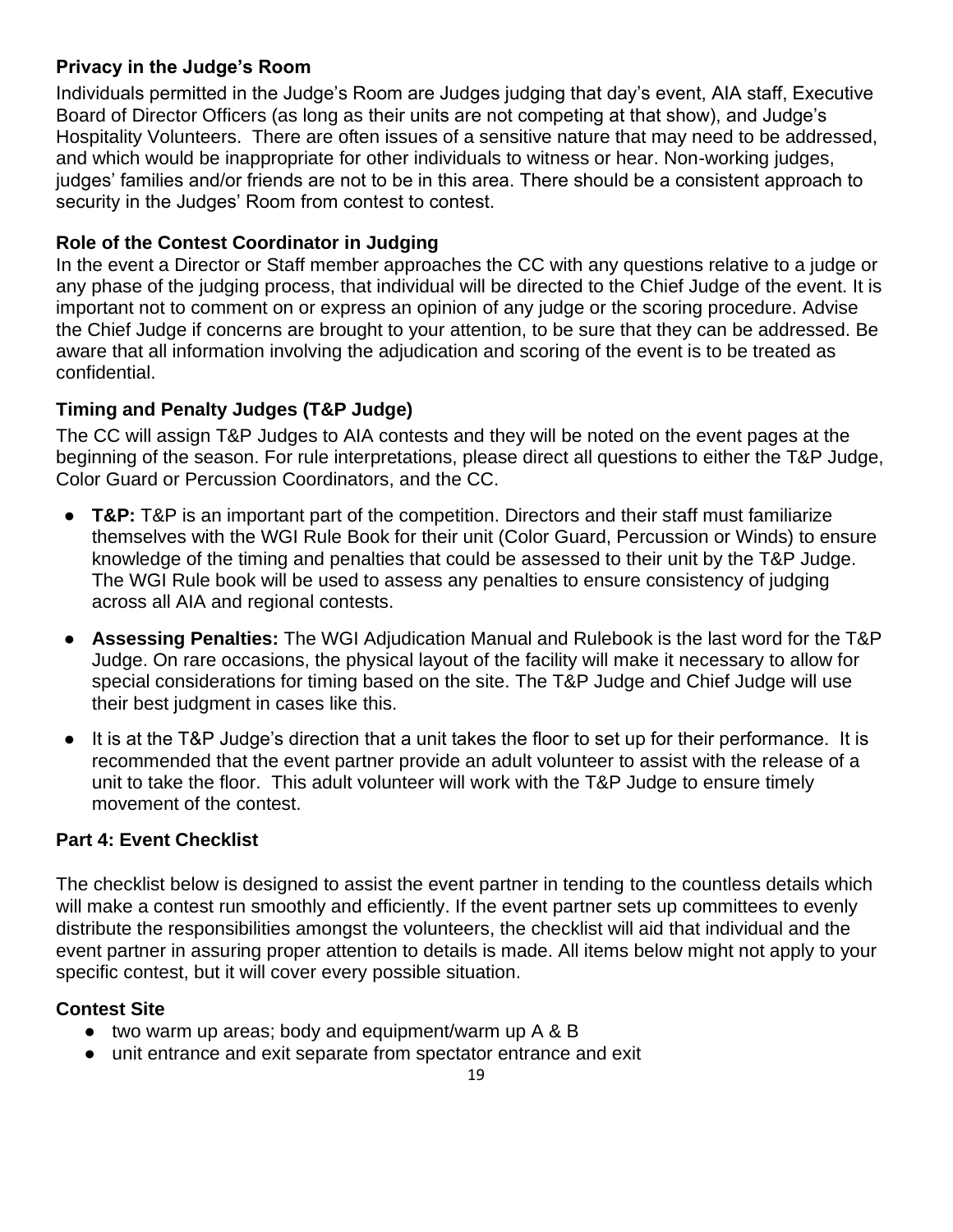- vendor area
- 5 foot safety zone at front/back sidelines
- judges area in stands (marked off with "CAUTION" tape)
- coffee/cold drinks/water/snacks in judges hospitality and in gym at judges seating
- tables and chairs
- Director's Hospitality (if providing)
- electrical power
- 12 gauge power cord and power strips (South) in front/back of performance area
- power cords and power strips for charging judges tablets throughout the day (South)
- School's WiFi password
- comfortable chairs for announcer and sound
- tabulation area
- music stands for judges in the bleachers (color guard 5/6, percussion 4, and winds 3)

#### **Host Volunteers Needed**

- on site first aid
- tabulators (1-2 adults only require 1 adult at a time but volunteers can swap out throughout the day; which would require the second adult)
- security
- judges area (adults)
- money areas (adults)
- crowd control
- unit control
- doors (adults)
- unit check in (adults)
- warm up areas (adults)
- spectator entrance/exit
- unit entrance/ exit
- judges runners (student)
- miscellaneous floaters
- parking lot as needed
- food service
- servers/sellers/clean up
- preparation of food for judges and AIA staff

#### **Supplies**

- credentials (provided by AIA, to be handed out at beginning competitions)
- awards (may be sent directly to venue or brought an AIA staff member)
- radios (AIA North CC will distribute their own radios to key locations/volunteers. It is recommended the school have their own for communication purposes)
- extension cords and power strips (AIA North provides 12 gauge cords and power strips for percussion requirement)
- cones (have 2-6 available)
- tape (caution, duct, masking, gaffers)
- performer, volunteer, and staff wristbands (should be different from spectator wristbands)
- spectator wristbands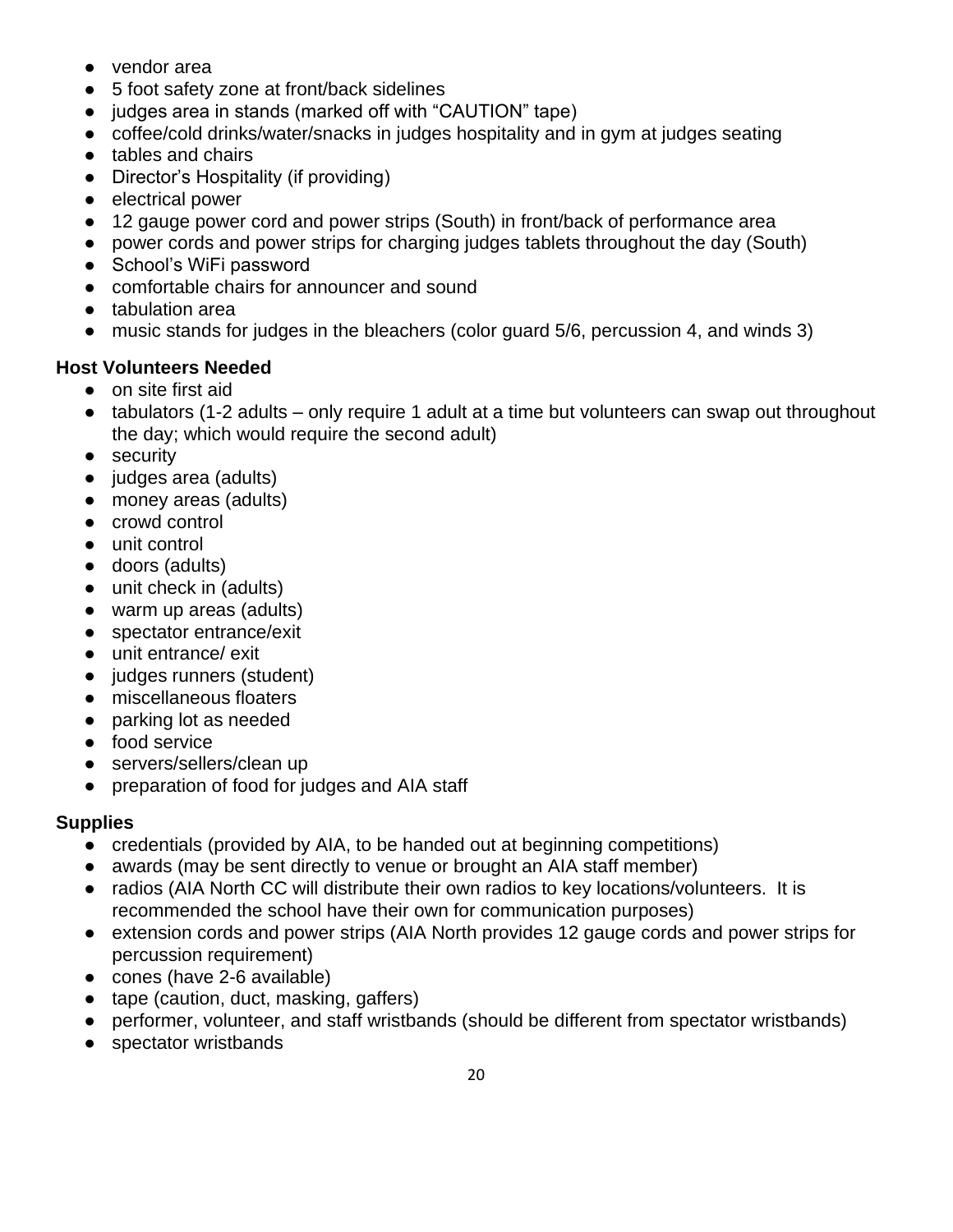#### **Tabulation**

- ream of paper
- stapler/staples
- tables and chairs
- trash receptacle

#### **Judges**

- transportation for judges
- judges food
- airport and hotel information

#### **Signs (Hard copies of signs are either sent to the event partner or hand carried by the CC. Use of these signs is imperative for consistency at each venue.)**

- unit check in
- unit entrance/exit
- dressing rooms (boys/girls)
- warm up areas
- prop/equipment area
- inspection area
- body warm up area
- equipment warm up area
- competing unit entrance
- spectator entrance
- ticket sales
- judges room
- tabulation area (keep out!)
- announcer sound area
- first aid
- judges critique
- floor folding
- judges seating (for bleachers)
- sound engineer seating
- warm up area count down
- on deck
- prop, floor, equipment stow
- directional arrows
- $\bullet$  countdown  $(5, 4, 3, 2, 1, 30$  seconds)

#### **General Information for units**

- hospitals, medical centers
- police
- ambulance
- contact phone numbers
- emergency phone numbers
- show coordinator number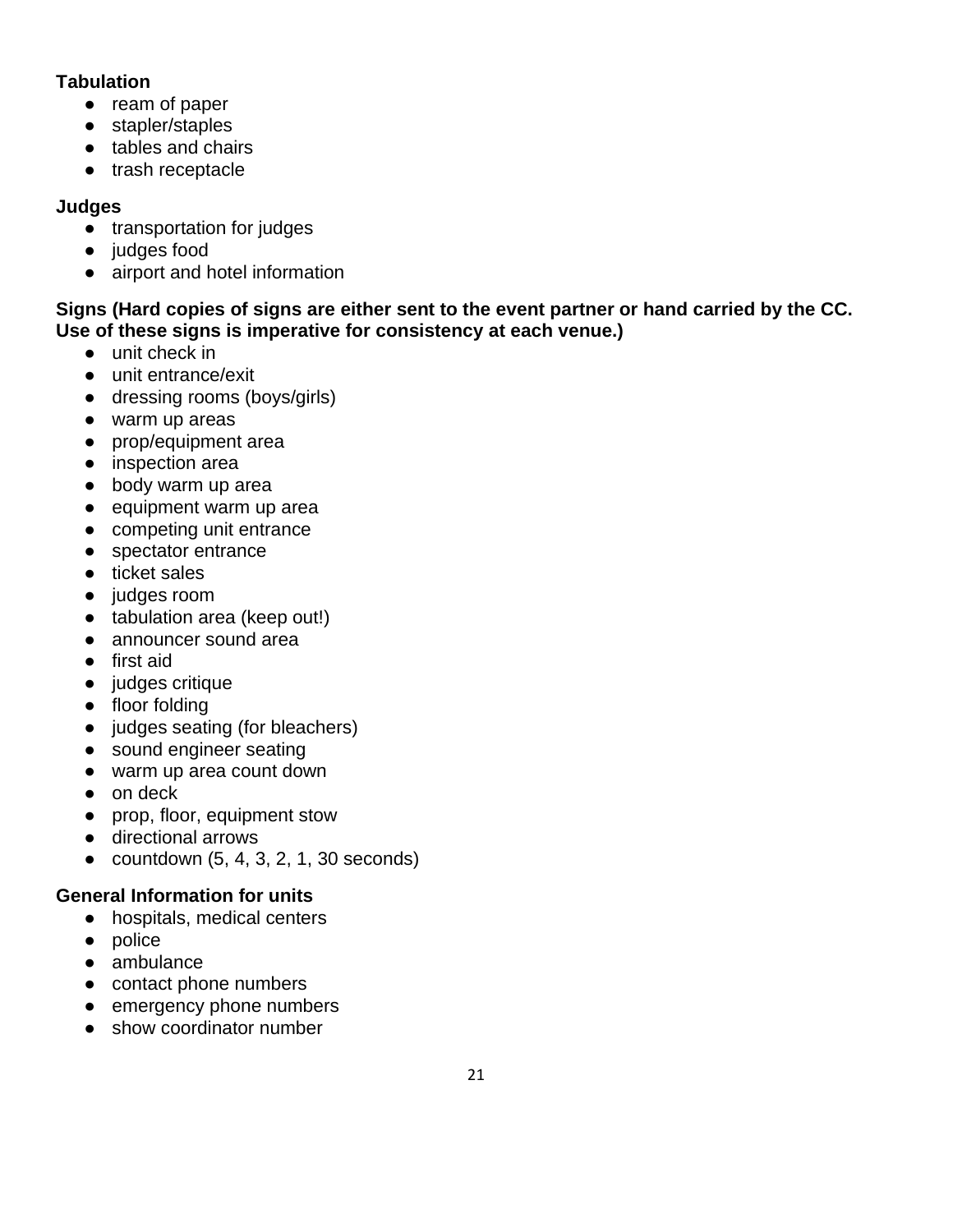#### **Financial**

- event partner host fee
- ticket pricing
- cash and supplies
- cash boxes with cash for:
	- ticket sales
	- food sales
	- souvenirs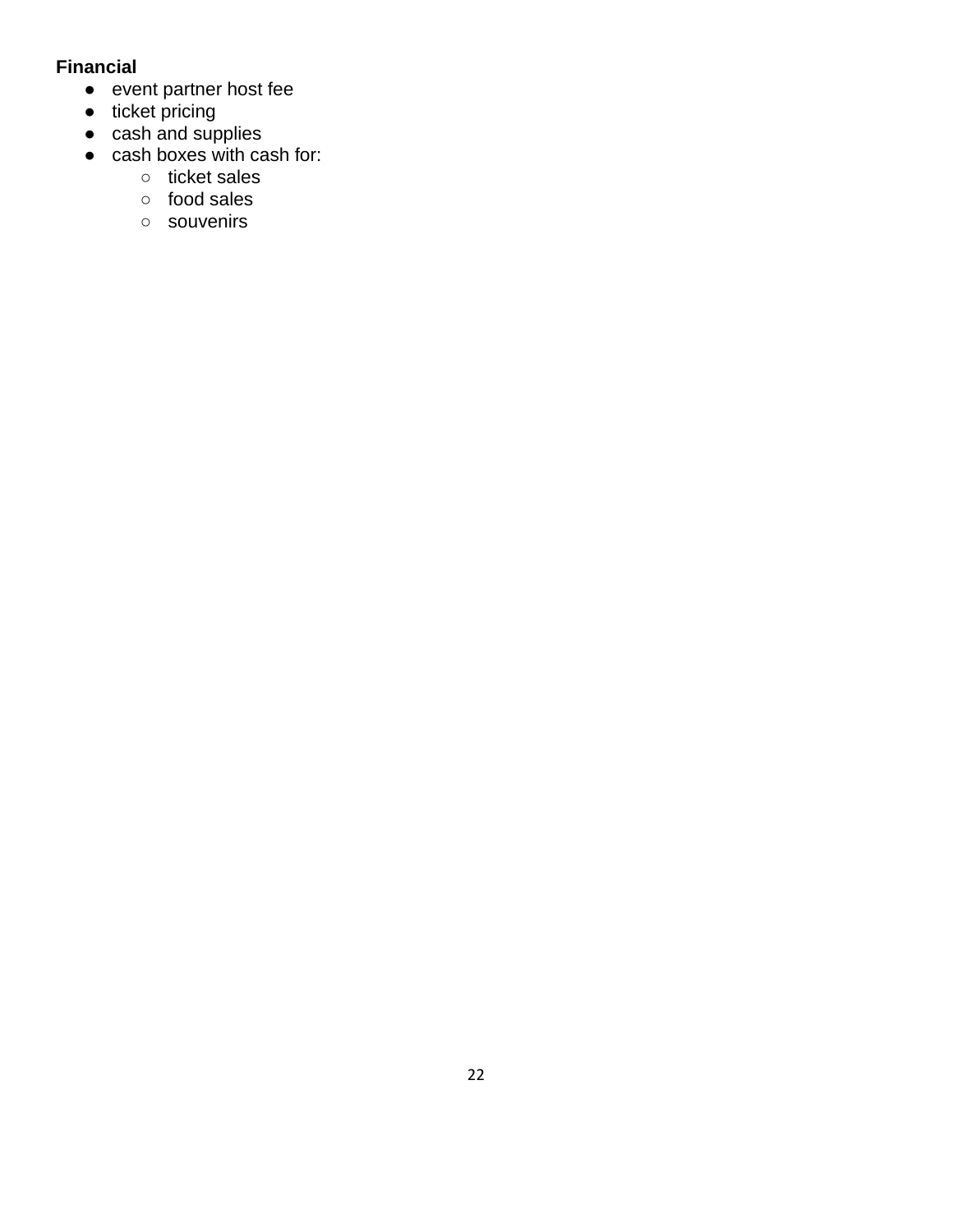# **Body/Equipment Warmup for Colorguard**

# **Warm-up Intervals for Class**

| Class              | Interval Time |
|--------------------|---------------|
| ES, MS, SRA1, SRA2 | 7 minutes     |
| A3, A2, A1, Senior | 8 minutes     |
| Open               | 9 minutes     |
| World              | 10 minutes    |

You must provide:

2-minute warning

1-minute warning (unit should begin packing up)

30 second warning (unit should be on their way out of the warm up area)

- Timing starts according to the schedule provided by the CC and/or as the first member enters the warm up area. If a unit is late arriving to their warm up, then their warm up time will consist of the time remaining in their warm up time slot. Strict adherence to the warm up times is imperative to keeping a heavily registered event on schedule and to ensure all units have an opportunity to participate in judges' critique.
- Next unit should enter as previous unit is exiting.
- Stick as closely to posted schedule as possible!
- First Line of defense against timing issues.
- Alert CC if unit is late or does not show.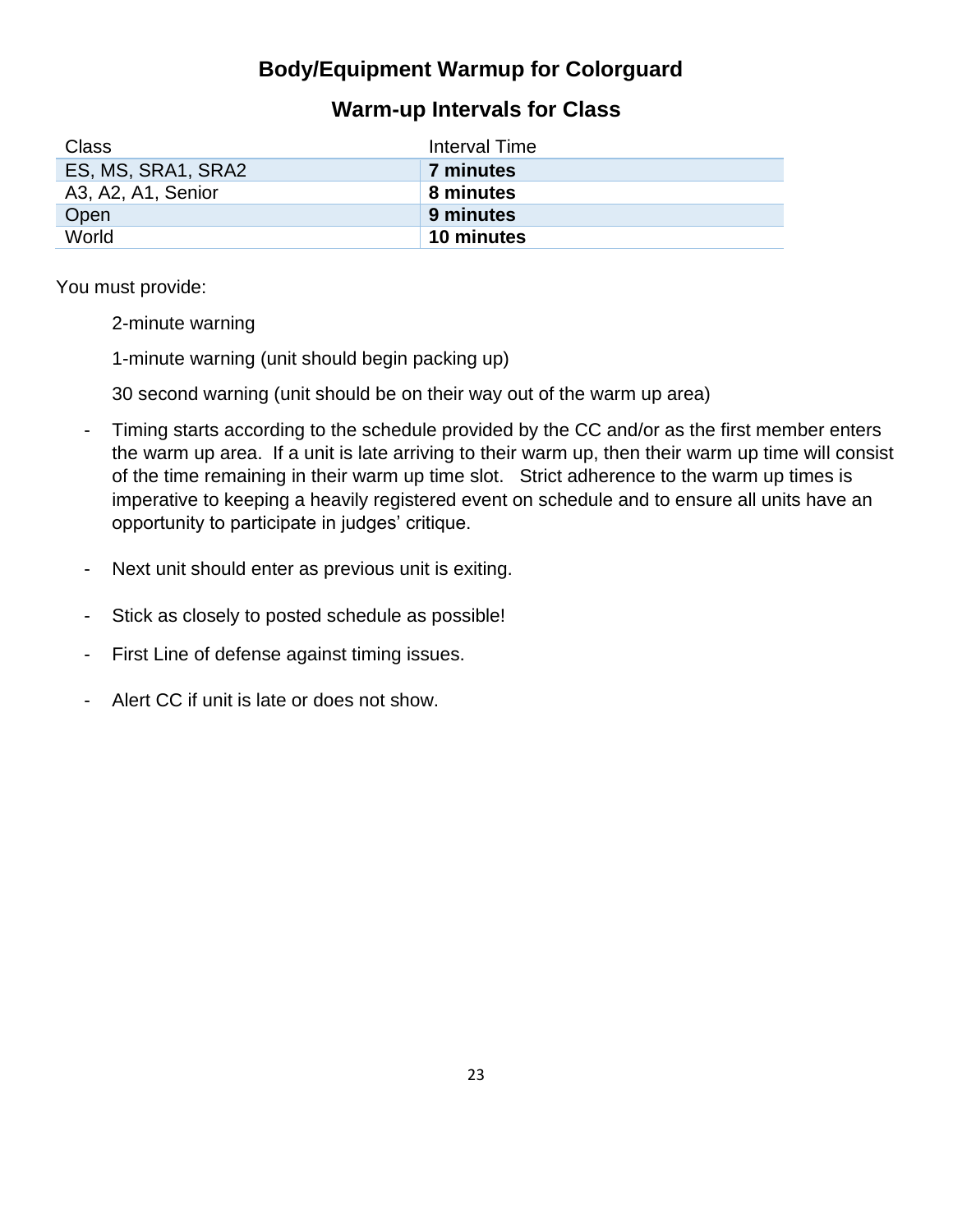# **Percussion Warm Ups**

# **Warm-up Intervals for Class**

| Class               | Interval Time |
|---------------------|---------------|
| <b>Concert A</b>    | 18 minutes    |
| <b>Concert Open</b> | 20 minutes    |
| <b>PSRA, PSA</b>    | 18 minutes    |
| <b>PSO</b>          | 20 minutes    |
| <b>PSW</b>          | 22 minutes    |

You must provide:

2-minute warning

1-minute warning (unit should begin packing up)

30 second warning (unit should be on their way out of the warm up area)

- Timing starts according to the schedule provided by the CC and/or as the first member enters the warm up area. If a unit is late arriving to their warm up, then their warm up time will consist of the time remaining in their warm up time slot. Strict adherence to the warm up times is imperative to keeping a heavily registered event on schedule and to ensure all units have an opportunity to participate in judges' critique.
- Next unit should enter as previous unit is exiting.
- Stick as closely to posted schedule as possible!
- First Line of defense against timing issues.
- Alert CC if unit is late or does not show.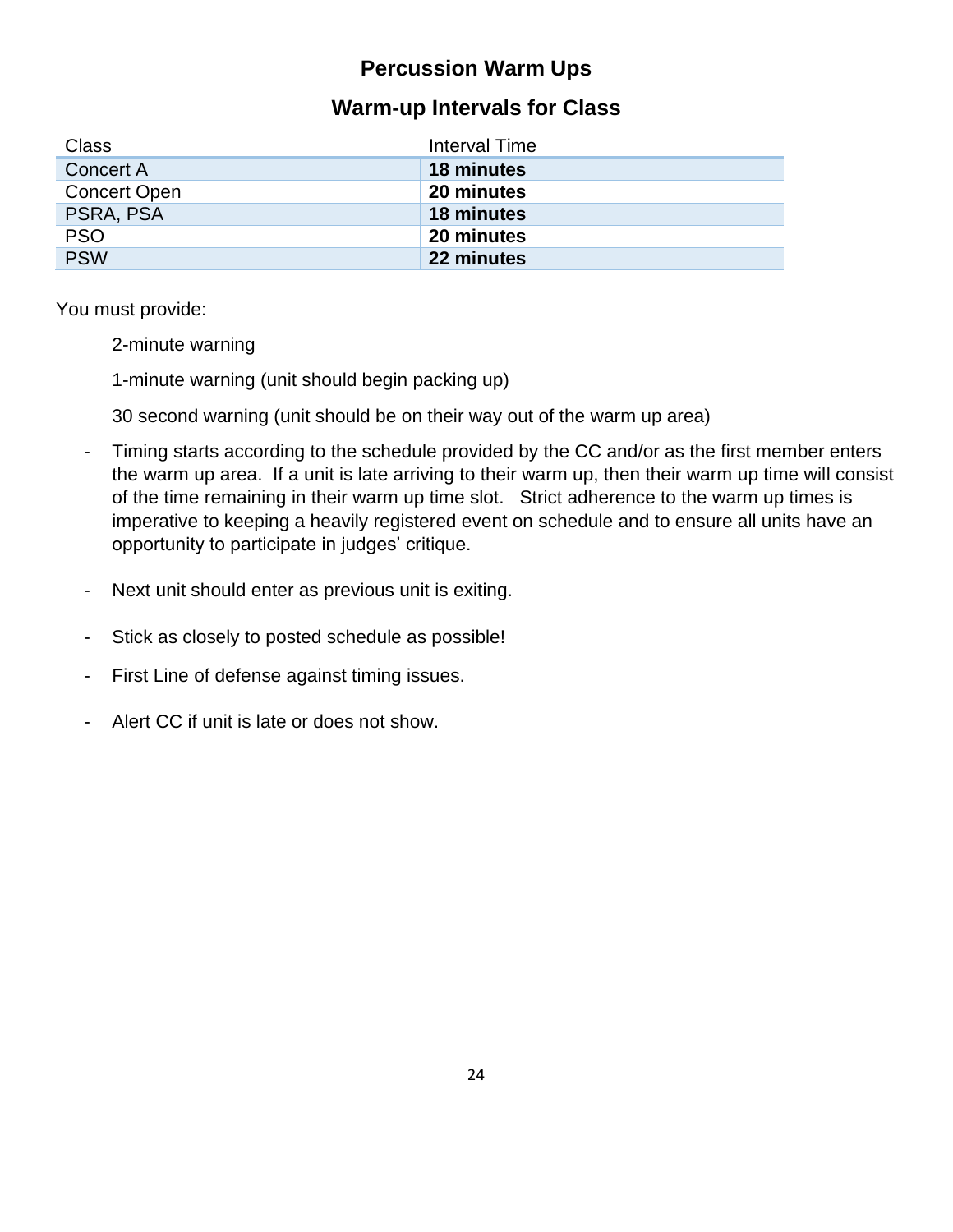# **Winds Warm Ups**

# **Warm-up Intervals for Class**

| <b>Class</b>        | Interval Time |
|---------------------|---------------|
| <b>Concert A</b>    | 18 minutes    |
| <b>Concert Open</b> | 20 minutes    |
| WSRA, WSA           | 18 minutes    |
| <b>WSO</b>          | 20 minutes    |
| <b>WSW</b>          | 22 minutes    |

You must provide:

2-minute warning

1-minute warning (unit should begin packing up)

30 second warning (unit should be on their way out of the warm up area)

- Timing starts according to the schedule provided by the CC and/or as the first member enters the warm up area. If a unit is late arriving to their warm up, then their warm up time will consist of the time remaining in their warm up time slot. Strict adherence to the warm up times is imperative to keeping a heavily registered event on schedule and to ensure all units have an opportunity to participate in judges' critique.
- Next unit should enter as previous unit is exiting.
- Stick as closely to posted schedule as possible!
- First Line of defense against timing issues.
- Alert CC if unit is late or does not show.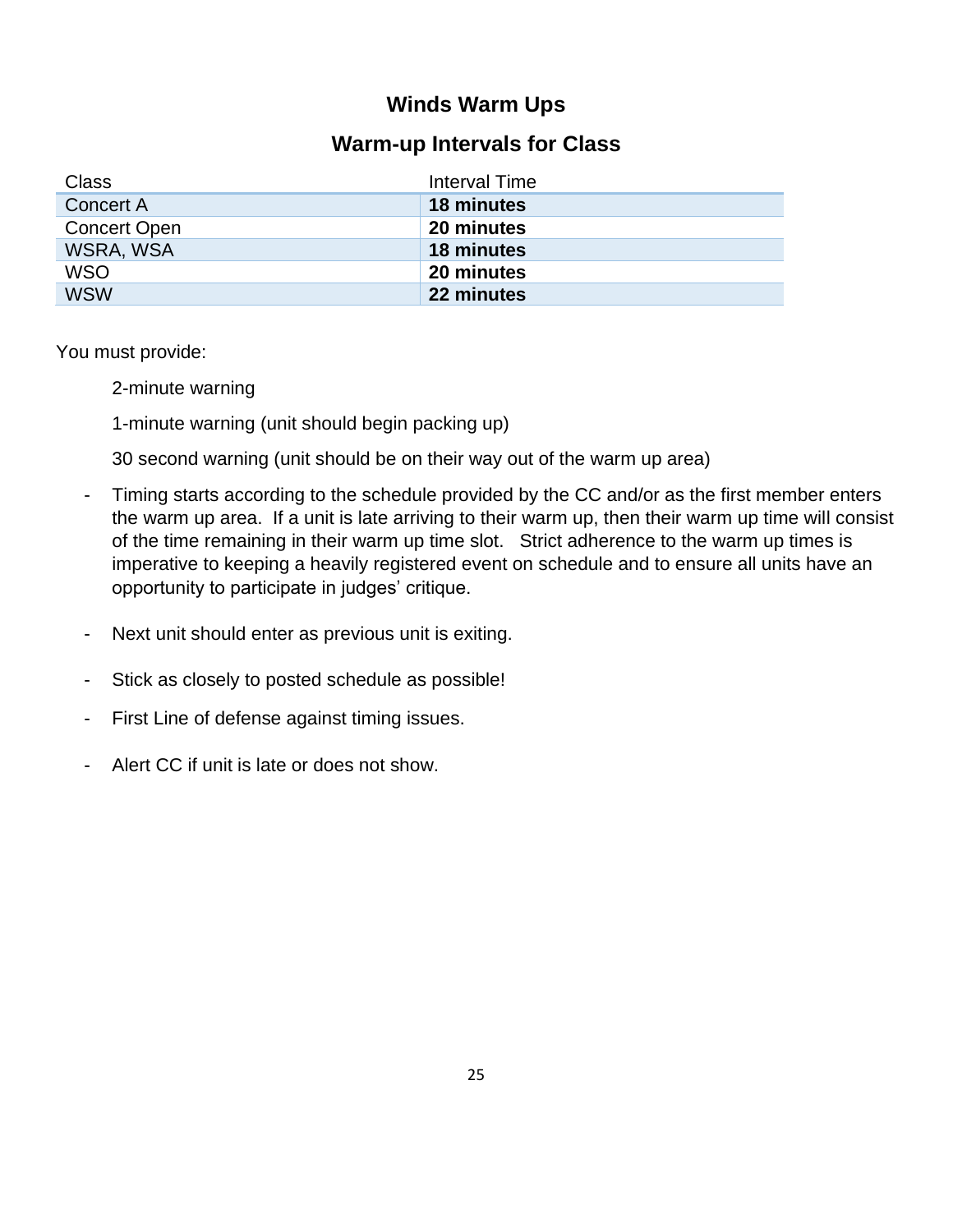# **TRAILER LOADING IMAGES**

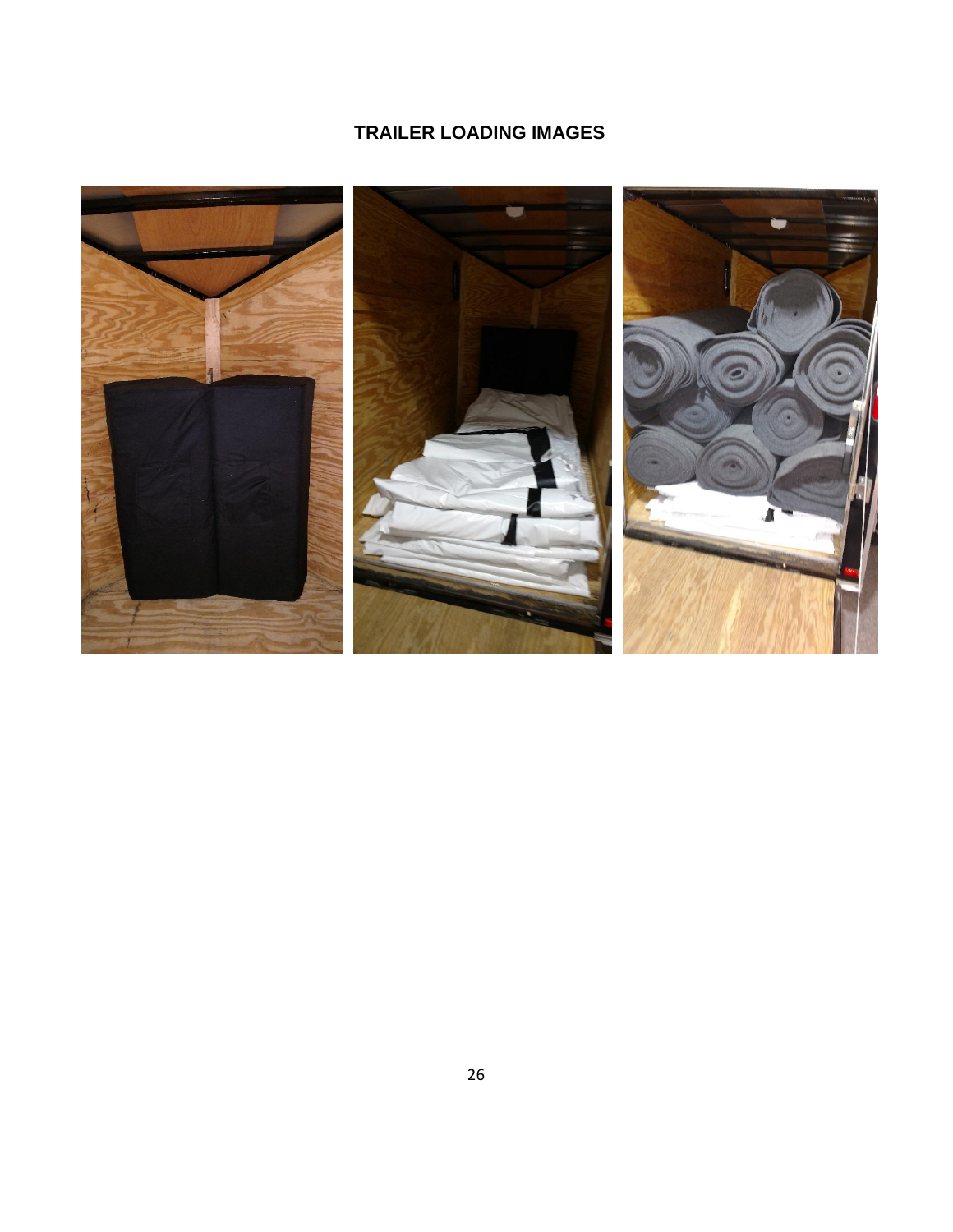# **AIA Show Host Report This statement is due at the conclusion of your event:**

*The information obtained in this report is required for reporting associated with blanket copyright licenses that AIA holds through music licensing organizations such as ASCAP and BMI. The specific information will not be shared with the general membership.* 

Name/Date of contest:

Location of Contest (please provide full site name and address):

Unit(s) sponsoring the contest:  $\frac{1}{\sqrt{1-\frac{1}{2}}\sqrt{1-\frac{1}{2}}\sqrt{1-\frac{1}{2}}\sqrt{1-\frac{1}{2}}\sqrt{1-\frac{1}{2}}\sqrt{1-\frac{1}{2}}\sqrt{1-\frac{1}{2}}\sqrt{1-\frac{1}{2}}\sqrt{1-\frac{1}{2}}\sqrt{1-\frac{1}{2}}\sqrt{1-\frac{1}{2}}\sqrt{1-\frac{1}{2}}\sqrt{1-\frac{1}{2}}\sqrt{1-\frac{1}{2}}\sqrt{1-\frac{1}{2}}\sqrt{1-\frac{1}{2}}\sqrt{1-\frac{$ 

Show Coordinator Name: \_\_\_\_\_\_\_\_\_\_\_\_\_\_\_\_\_\_\_\_\_\_\_\_\_\_\_\_\_\_\_\_\_\_\_\_\_\_\_\_\_\_\_\_\_\_\_\_\_\_\_\_\_

Phone: \_\_\_\_\_\_\_\_\_\_\_\_\_\_\_\_\_\_\_\_\_\_\_\_\_\_\_\_\_\_\_\_\_\_\_\_\_\_\_\_\_\_\_\_\_\_\_\_\_\_\_\_\_ Email:

\_\_\_\_\_\_\_\_\_\_\_\_\_\_\_\_\_\_\_\_\_\_\_\_\_\_\_\_\_\_\_\_\_\_\_\_\_\_\_\_\_\_\_\_\_\_\_\_\_\_\_\_\_\_\_\_\_\_\_

 $\mathcal{L}_\text{max} = \mathcal{L}_\text{max} = \mathcal{L}_\text{max} = \mathcal{L}_\text{max} = \mathcal{L}_\text{max} = \mathcal{L}_\text{max} = \mathcal{L}_\text{max} = \mathcal{L}_\text{max} = \mathcal{L}_\text{max} = \mathcal{L}_\text{max} = \mathcal{L}_\text{max} = \mathcal{L}_\text{max} = \mathcal{L}_\text{max} = \mathcal{L}_\text{max} = \mathcal{L}_\text{max} = \mathcal{L}_\text{max} = \mathcal{L}_\text{max} = \mathcal{L}_\text{max} = \mathcal{$ 

#### **Please report the number of tickets sold:**

| Type of Ticket                         | Price Per Ticket | Number of Tickets Sold | <b>Total Amount Brought</b> |
|----------------------------------------|------------------|------------------------|-----------------------------|
|                                        |                  |                        | In:                         |
| Adult                                  |                  |                        |                             |
| Student/Senior                         |                  |                        |                             |
| Child                                  |                  |                        |                             |
| Other                                  |                  |                        |                             |
| <b>Total Number of Tickets Sold:</b>   |                  |                        |                             |
| <b>Total Earned from Ticket Sales:</b> |                  |                        |                             |

#### **Gym Seating Capacity** (necessary for reporting to ASCAP):

| Total Seating Capacity of Gym or Performance Area                                                      |  |
|--------------------------------------------------------------------------------------------------------|--|
| Number of seats unavailable for use by spectators (such as those sectioned<br>off for the judges area) |  |
| Total Seating Capacity utilized for contest:                                                           |  |

#### **Non-Ticket Attendance** (necessary for reporting to BMI in addition to spectator attendance):

| Number of performing units in attendance      |  |
|-----------------------------------------------|--|
| <b>Total Number of Performers</b>             |  |
| <b>Total Number of Staff Passes Given Out</b> |  |